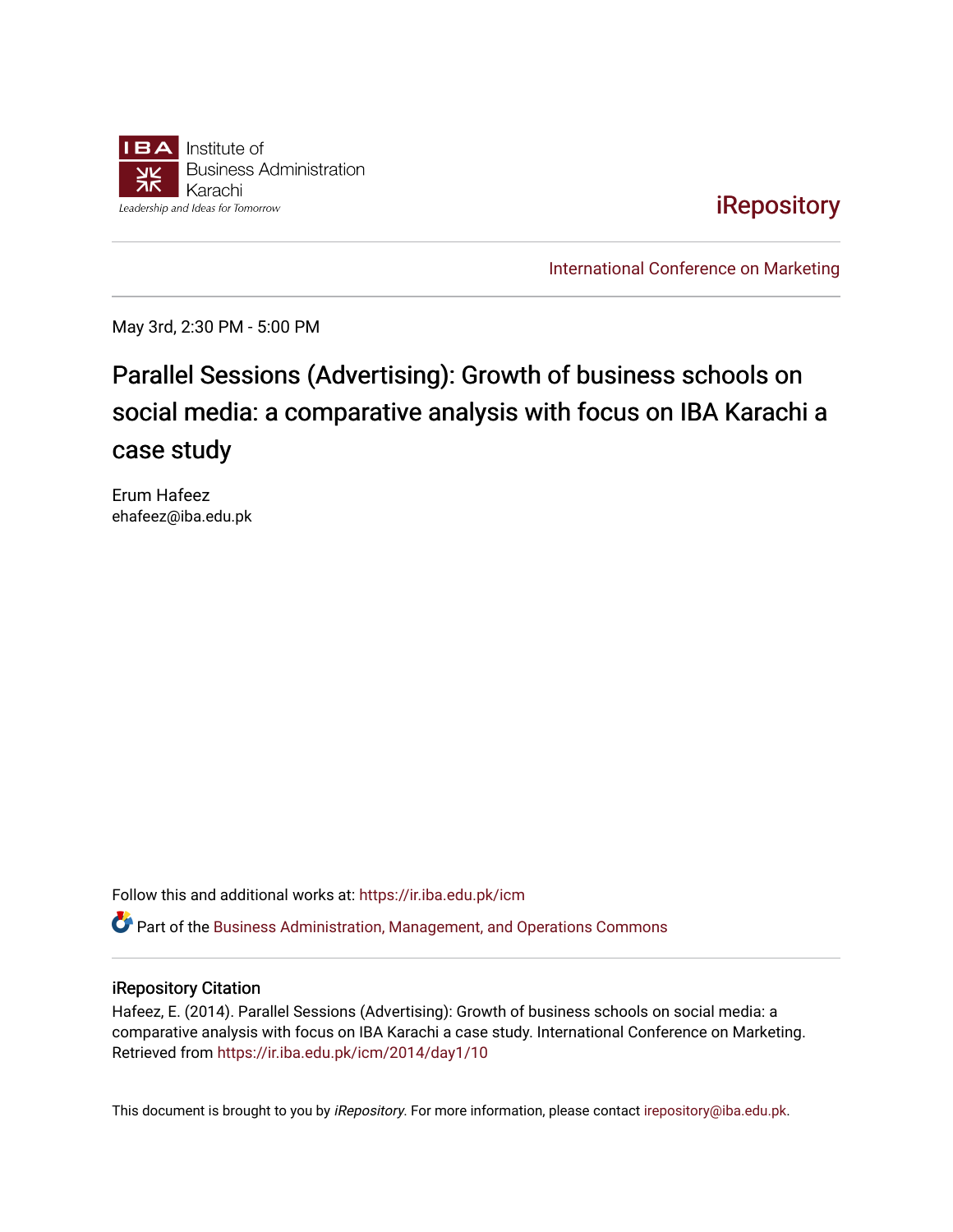$II \rightarrow A$  Institute of **Business Administration** Karachi Leadership and Ideas for Tomorrow



# **Growth of Business Schools on Social Media A Comparative Analysis with focus on IBA Karachi A Case Study Erum Hafeez [ehafeez@iba.edu.pk](mailto:ehafeez@iba.edu.pk)**

#### **Abstract**

When the Institute of Business Administration Karachi established a presence on various social media platforms in 2009, its audience and followers grew dramatically. Face book, Twitter, YouTube and LinkedIn all proved to be useful tools to disseminate information for its target audience including prospective and current students, faculty, staff, alumni, parents and industry.

By 2012, however, social media activity became somewhat stagnant, as it was observed that content on various interfaces, although informative, lacked engagement and interaction with the audience. After several months of close monitoring, a number of issues were identified; for example, content only consisted of program and event announcements; slow response time to queries; lack of posts that would attract foreign audiences; and immense need to monitor the pages for removal of garbage material. It was then decided that a comprehensive Social Media Strategy should be developed with the primary goal of increasing the visibility of IBA on all its current social media platforms in order to attract more talented students and high caliber faculty.

IBA"s Social Media Strategy is based on four key design principles viz., Listen, Engage, Interact and Inform its audience, with content being the most important driver for the success of Social Media. IBA"s Social media metrics indicate that the strategy has been successful to an extent, with the number of 'Likes' on the Face book page and posted content showing a rise, along with an increase in the number of comments, reviews, queries, Facebook visits, YouTube views, followers on Twitter, re-tweets and Talking About.

However, comparison with other leading business schools in Pakistan and overseas indicates that IBA still lags behind. One of the strengths of IBA is its 27 highly active student societies and numerous academic departments, which, if properly engaged, could provide a constant stream of high quality, student generated content.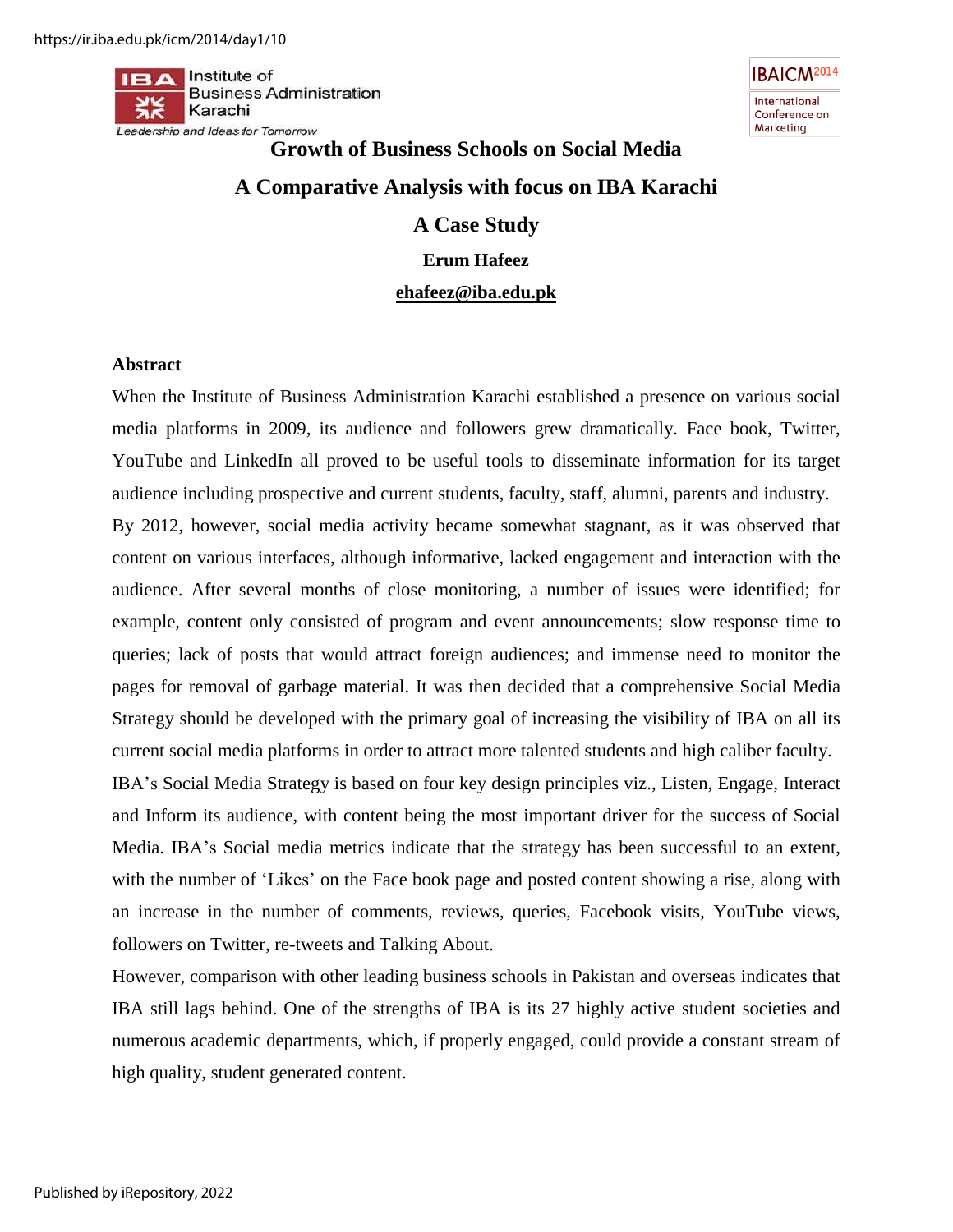

**Keywords:** Social Networking, Digital Media, Business Schools, Content, Target Audience, Strategy

#### **Introduction**

It was early Monday morning when Ashar was sitting in his office at the second floor of IBA"s new Center for Entrepreneurial Development (CED) building. He had just arrived and was sifting through his cluttered email inbox when he noticed an urgent email from the Senior Manager Information Systems. His first inclination was to leave it for later, but as Manager Communications and Public Affairs, he knew that would be irresponsible. Reluctantly, he opened the email and read through the urgent message calling all members of top management and Program Heads for an emergency meeting. He wanted to address the issue of their online social media presence, which although was enjoying a fan-base of an impressive (at the time) 26,000 members, was in all honesty, pretty dormant. Ashar knew he would soon be getting an anxious call from the Dean and Director to look further into the matter. And sure enough, the phone rang within moments with instructions to devise a pragmatic social media strategy and action plan by the next quarter to effectively utilize IBA"s social media platforms for student engagement, corporate communication and marketing campaigns. Ashar attended the meeting and soon a Social Media Committee was formed for the purpose.

#### **Background**

#### **Institution of Business Administration (IBA) Karachi:**

IBA is one of Pakistan"s premier business schools,which has been producing top quality graduates since 1955. IBA is perhaps the single most influential institute in terms of its contribution towards the economic development of Pakistan. The IBA was set up in 1955 in collaboration with the Wharton School of the University of Pennsylvania. The school was initially a graduate school for business studies and the first business school outside of North America. From a business school within the University of Karachi, IBA's status was elevated to that of an independent, degree-granting institution in Pakistan in 1994 when it received a charter from the Sindh government (Program Announcement, 2012-13).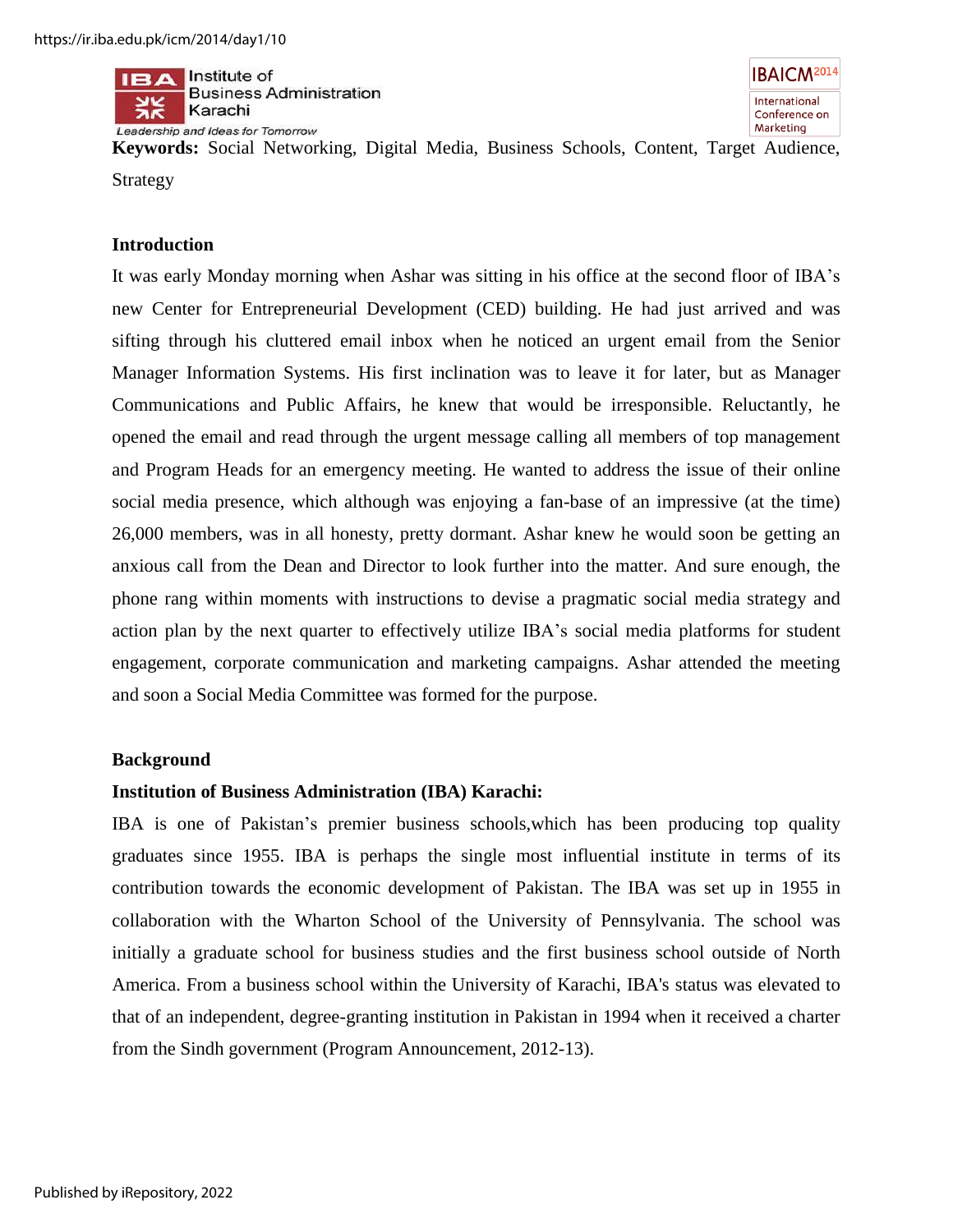

Since its establishment, IBA has been known for its merit, discipline and quality of students. It has a 58-year old heritage that has produced a large network of around 10,000 alumni, now working as top entrepreneurs, key decision-makers, strategic planners and opinion leaders in organizations, both in Pakistan and abroad (IBA Website, Dec. 2013).

IBA enjoys a reputation of being innovative and ahead of the game. More recently, IBA has set new strategic directions for itself, and is now progressing rapidly along the dimensions of program, faculty and infrastructure development.

#### **IBA's Marketing History:**

IBA"s marketing strategies have undergone significant transformations in recent years. If one only considers the advertisements that used to be published in leading national Urdu and English newspapers, the evolution over the past six years is evident.

Prior to the age of digital media, when IBA relied heavily on print ads alone, it can be seen that traditional ads used to be extremely text heavy, lacked pictorial content and provided readers with all relevant information, such as eligibility criteria for the various programs on offer, the admissions process, financial assistance details, important dates, contact Information and other data. However, even as recently as 2009, it can still be observed that IBA followed a very oldfashioned style of one way communication, where IBA was the provider of all relevant details and the audiences were the consumers of information.

This mindset was also prevalent when IBA started to develop a presence on various social networking sites such as Facebook and Twitter. IBA would push out information on a regular basis, announcing admissions, vacancies, convocations, tender notices and other happenings. However, with competition steadily increasing from other local business schools and digital media – especially social media platforms – gaining a stronger footing in the minds and social lives of the target audience comprising mainly of students, IBA found itself in need of better ways to reach out to its market.

Hence, IBA started to restructure its Communications Department and develop a Communication Strategy. Following the 4R strategy – revise, reform, reinvent and reinvigorate, IBA"s Communication and Public Affairs Department started to implement a number of changes. Firstly, in terms of print ads, IBA initiated to revamp its designs, having engaged various ad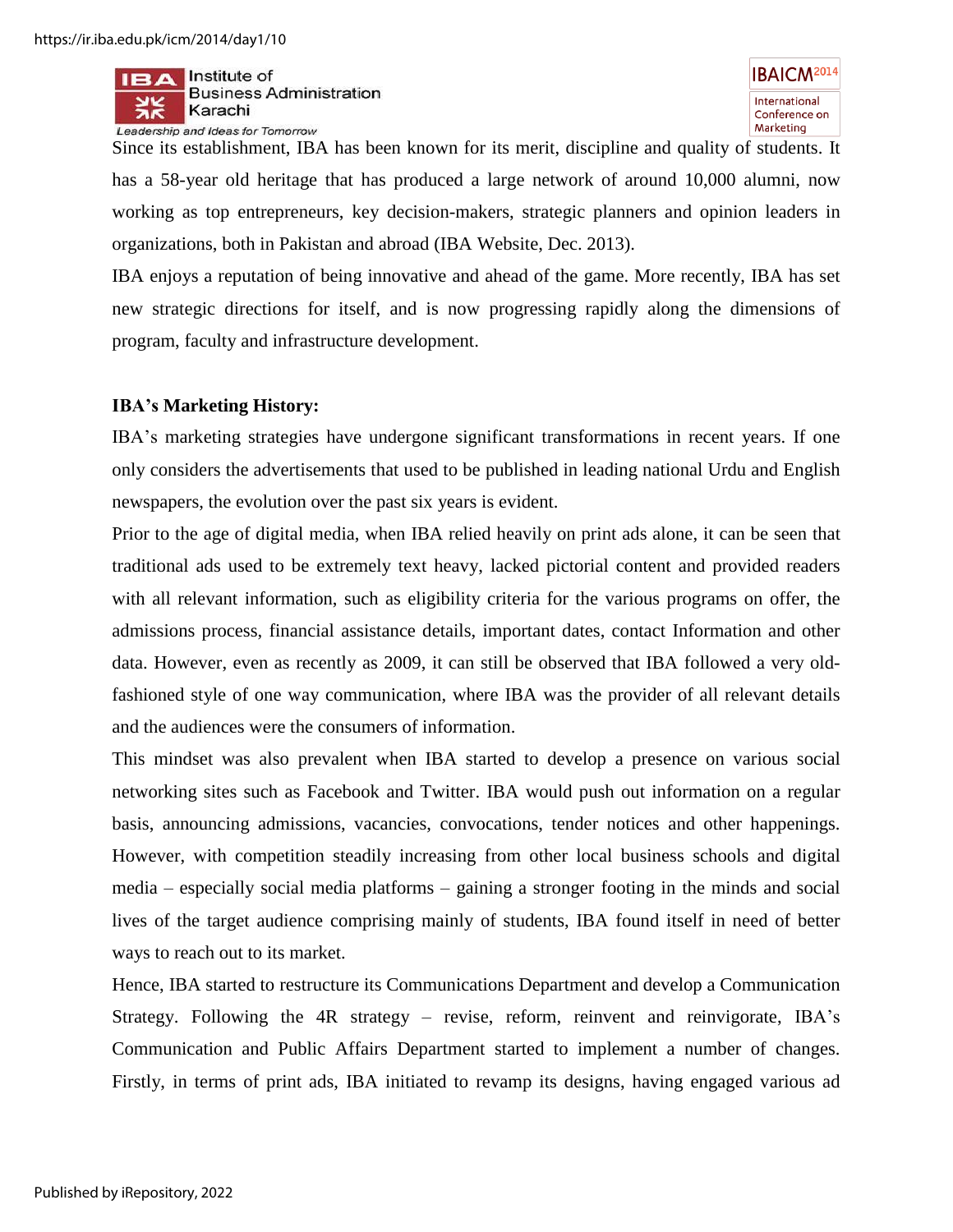

**IBAICM<sup>2014</sup>** International Conference on Marketing

agencies through a pre-qualification process. On campus photo shoots allowed the incorporation of photos of IBA"s facilities and various aspects of students" life across campus, allowing for a more relevant human element and youth-friendly message. Ads started being published with less text and appear more reader-friendly. By directing readers towards the website for more information, students are exposed to a lot more than can be printed in newspaper ads. For example, by visiting the IBA website, prospective students can access a host of information through IBA"s online newsletters; learn more about faculty members, read more about the programs on offer, and much more(The Current, 2011).

IBA"s social media strategy has also been upgraded to include more than just one-way communication. If students are to visit IBA"s Facebook pages now, they will find up-to-date information regarding student activities and achievements, alumni updates, faculty developments, various academic departments, public service announcements, and all other IBArelated information through photos, videos and status updates – all in semi-formal, accessible English for diverse audiences. The Facebook page provides a platform for real-time discussion and students can post queries and expect prompt responses from the concerned.

However, in terms of marketing, IBA still has a long way to go. As the following case study will highlight, in comparison to its regional competitors, IBA has yet to develop a more streamlined communication strategy and develop a stronger, more focused presence on the new media.

#### **Social media in Pakistan**

Social Media Technology (SMT), a relatively new phenomenon in Pakistan, has gained immense popularity in a short span of time while transforming the ways in which the youth of Pakistan communicate, interact and socialize. According to Evan (2013), "With an estimated mobile penetration of 70 percent and internet penetration of 16 percent by mid-2013; including more than 125 million mobile subscribers - a figure that ranked Pakistan 5th largest mobile phone market in Asia (Teller, 2013); more than 30 million Pakistani Netizens (Sanou, 2011); and around 8 million Facebook users, seventy percent of whom are below the age of 30 (World Economic Forum, 2012), one can only imagine the potential of this rapidly growing media on the youth and thereby in the social transformation of the country.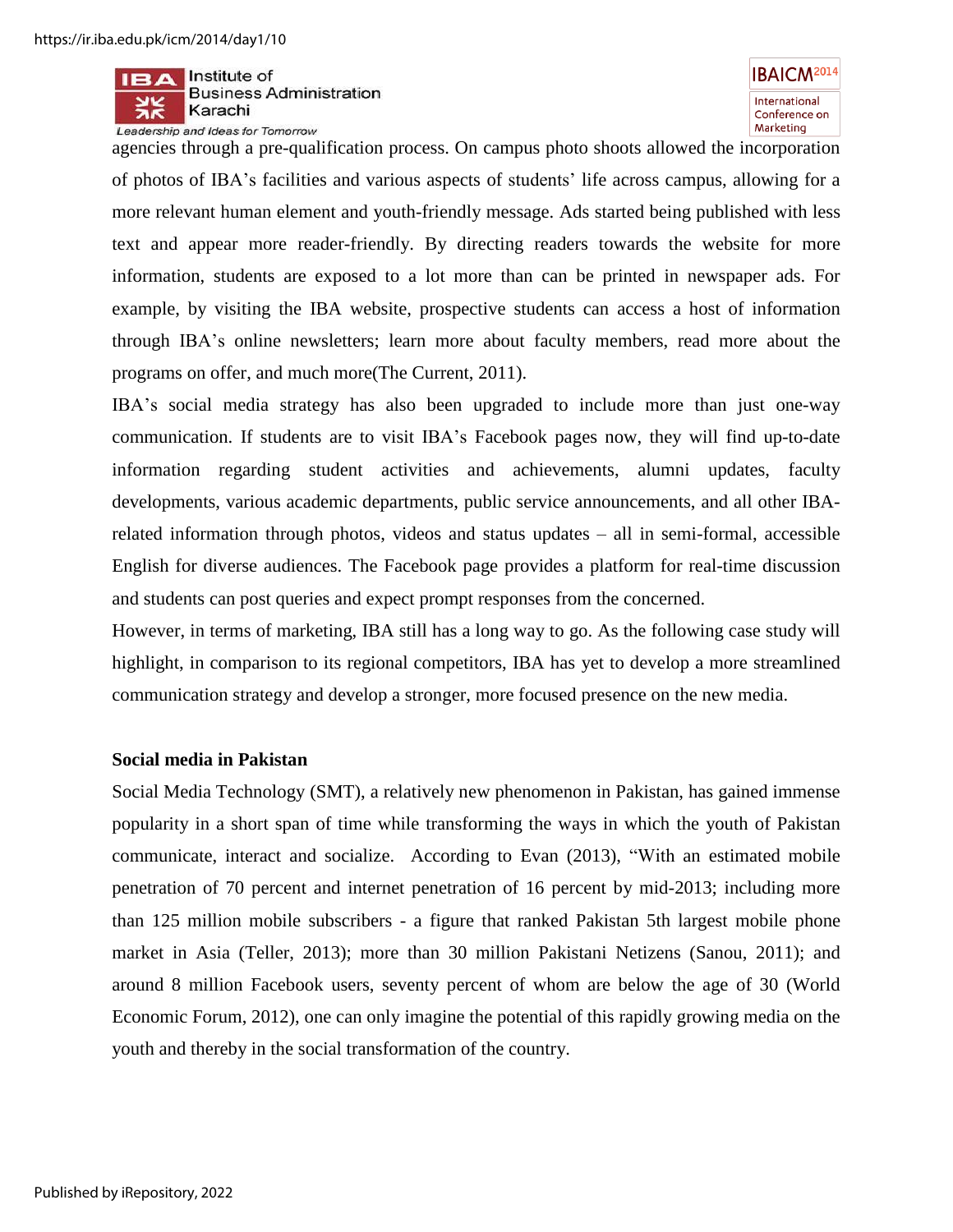



Social bakers (2013) estimated, "Face book attracts the majority of native netizens whereas other social media interfaces are also growing gradually. The population of native netizens is growing at a rapid pace because of its fast-paced, time saving, convenient and cost effective nature." Twitter is mostly used for news and updates. [Linkedin](http://www.linkedin.com/) is a preferred platformfor professional linkages and networking. Google is becoming increasingly popular as well. Blogs are also gaining public attention and have a large network of bloggers. Pakistan has a lot of potential in ecommerce business and travel websites. Currently[,online shopping](http://en.wikipedia.org/wiki/Online_shopping) has seen an upward trend and Facebook pages are a main source of inspiration for retail businesses(Social Media Trends in Pakistan, 2013).

#### **Literature Review**

A thorough research has been conducted by various researchers to examine the existing findings about the impact of SMT within higher education institutes, especially about different types of SMT being used, extent of its usage, its social implications and its effectiveness in students" and alumni connections.

"Most of the available studies in this area has been based on four- year colleges and universities, where the common trend of using social media as a communication tool for individual entities prevails, with a lack of institutional commitment towards it being integrated into a larger system" (Charles, Davis, 2012).

The huge success of social media in the field of communication is reflected by research findings which reveal that 96% of the millennial population is using at least one social network(National School Board Association, 2011). Moreover, Facebook membership reached 200 million marks within less than a year of its launch. Social media has opened up new avenues for organizations and manufacturers to make their presences felt and communicate with their target market. Social media also allows them to reach out to the niche audience and adapt their messages accordingly. Many companies and service providers are availing this opportunity to strengthen their marketing and promotion efforts.

Colleges and universities are also adopting the same media to extend its reach and impact. There is a great potential for social media with reference to academic institutes; however, very limited research has been conducted on the issue of its real and potential usage and effectiveness.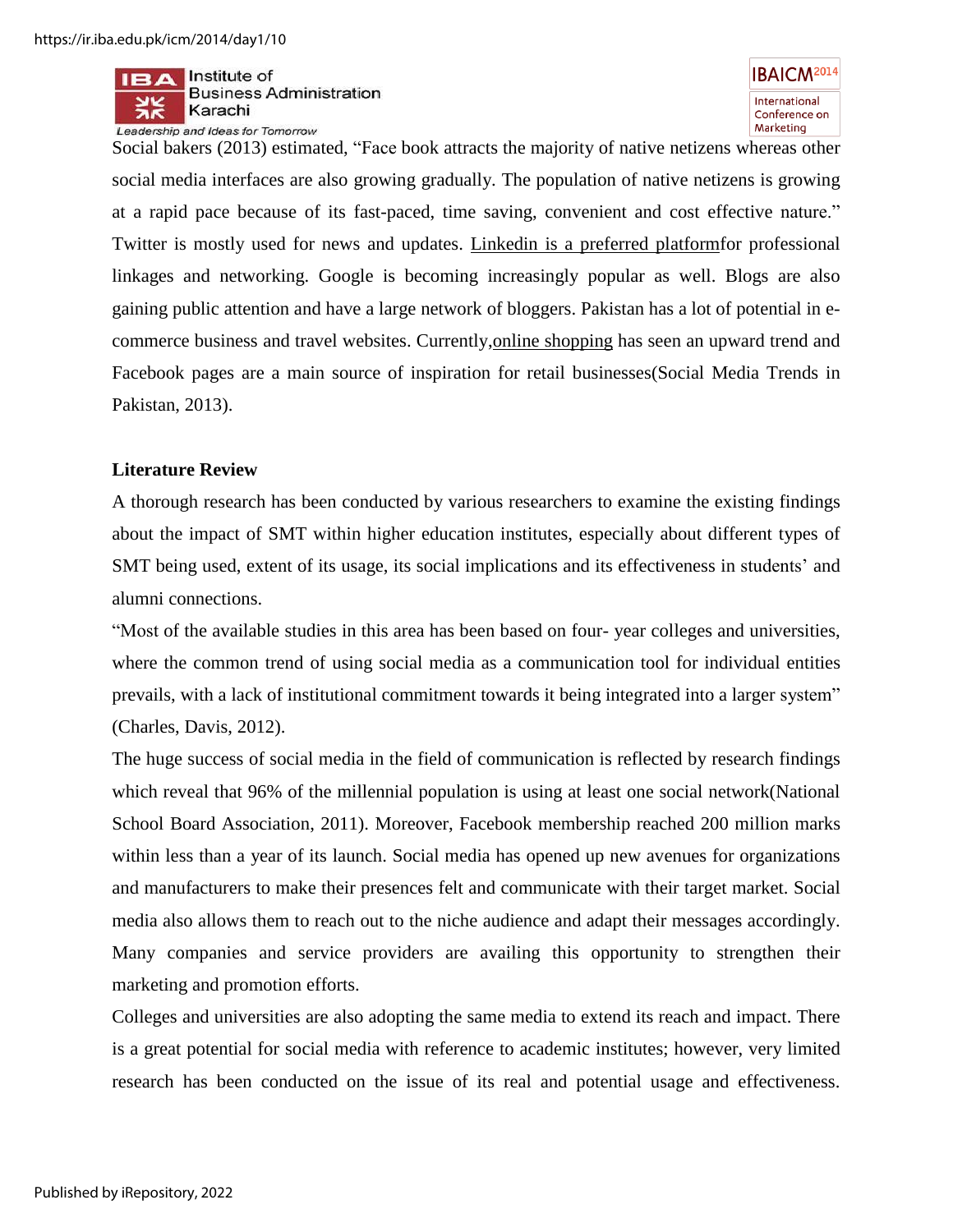

Whether, social media networks prove to be an appropriate channel of communication and marketing for academic institutions in developing countries like Pakistan is yet unclear.

It is of significant importance that we start studying how higher educational institutions incorporate the use of social media technology in various functions like learning, student engagement, marketing and recruiting, and how are they employing it to connect with their students and facilitate them effectively.

The use of blogs, Facebook, Twitter and other social media interfaces like Flickr and YouTube is also recommended by Dr Rachel based on survey results of 148 colleges and universities (Rachel, 2012).

According to a study conducted by the University of Massachusetts for Marketing Research (2012), usage of social media by the admission offices have increased over the years, from sixtyone percent of the respondents, using at least one form of social media in 2007 to ninety-five percent students by 2009.

A survey carried out by National School Boards Association (2011) further confirms the high usage of social media by students and reports that sixty percent of those on social networks talk about topics related to education.Moreover, they express themselves through social media tools, generating and passing online content.

Although the presence of students on social media sites is high, a small percentage of students employ SMT for searching colleges when deciding to apply (Social Media for Higher Education, May 2012).

#### **Institute of Business Administration (IBA)Karachi at Social Media**

**Case Problems:** The Institute of Business Administration Karachi (IBA) adopted Social Media by developing its own social hub, and established a presence on social media platforms such as Twitter, LinkedIn, YouTube and Facebook in 2009. "IBA hascrossed the learning curve in this area, and needs a Social Media Strategy to formalize existing practices and provide guidelines for the future"(Social Media Strategy Paper, 2012).

IBA had maintained a presence on various social media websites for over three years by 2012. However, it was neither duly active nor as vibrant as required. Most of the IBA social media pages were dormant, centralized and boring.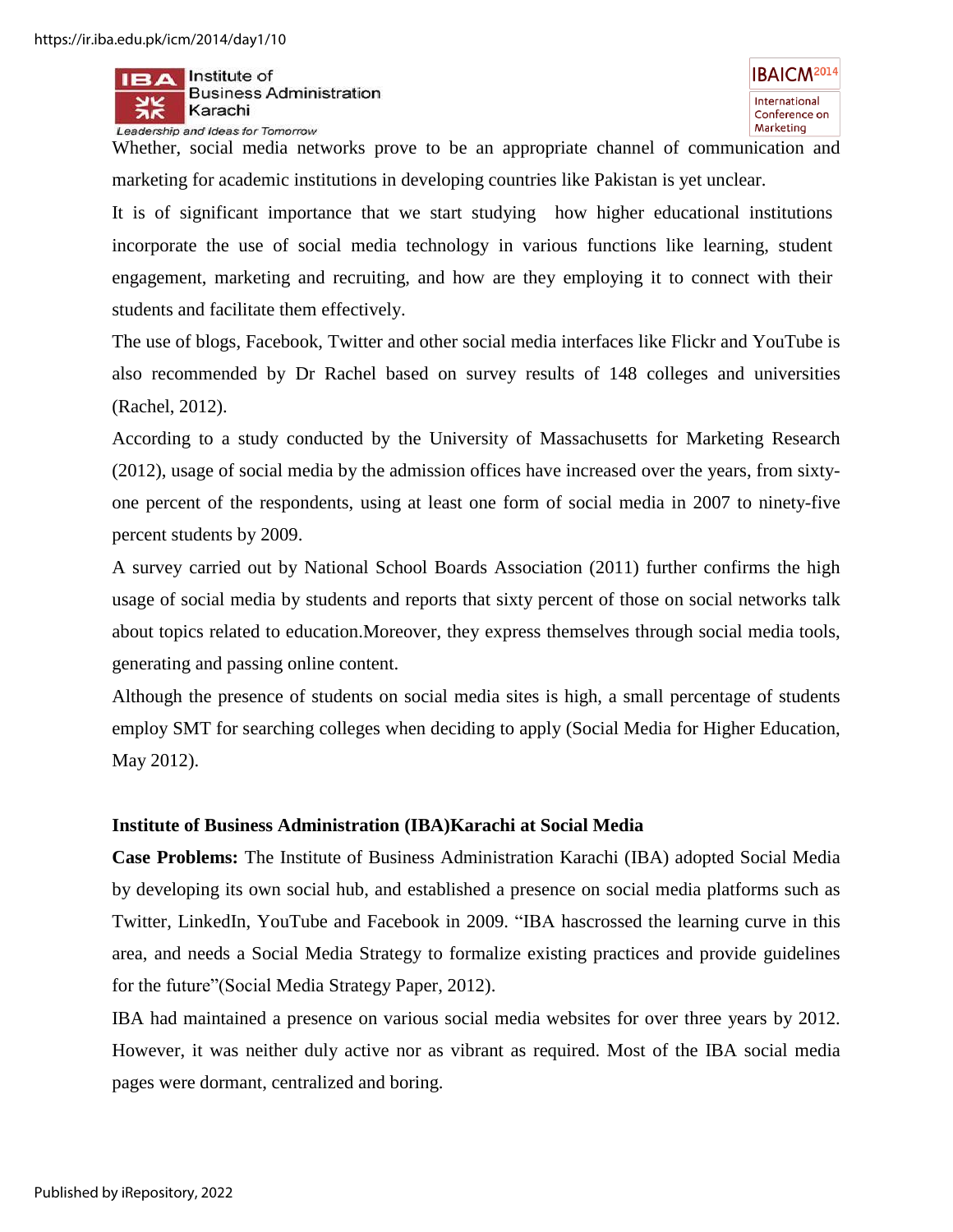

As a result, IBA had failed to listen, engage, educate and entertain its various audiences. Most of the time, IBA"s social media presence was limited to static notices linked to PDFs and posts on the IBA website. The primary objective seemed to repost web information through another channel mostly irrespective of the feedback from the audience.

#### **Case Problems/Questions**

- 1. What should be done in terms of an effective strategy andwhat could be the standard operating procedures for producing and posting relevant content?
- 2. Who should be involved at which level?
- 3. How can it be put into practice? Where shall it start and what should be the timeline?
- 4. How can IBA"s Social Media presence be made more lively, interactive, engaging, entertaining and informative for current and aspired audiences for advertising, marketing and educational purposes?
- 5. Why is it important to use social media for official and institutional communication and engagement?

# **Why was there a need for a Social Media Strategy?**

IBA jumped on the Social Media bandwagon in 2009, when it developed its own social hub by establishing its presence on social platforms such as Twitter, LinkedIn, YouTube and Facebook. IBA has now crossed the learning curve in this area, and therefore needs a Social Media Strategy to formalize existing practices and provide guidelines for the future.

IBA"s Social Media Strategy is based on four key design principles. These principles will enable IBA to Listen, Engage, Interact and inform prospective students and other stakeholders such as faculty, staff, current students, alumni and society at large.

IBA"s Social Media Strategy is intended to increase IBA"s visibility on social platforms and thereby attracting more talented students and faculty. Secondary goals include improving internal communications, and use of social media in the classroom for delivering quality education.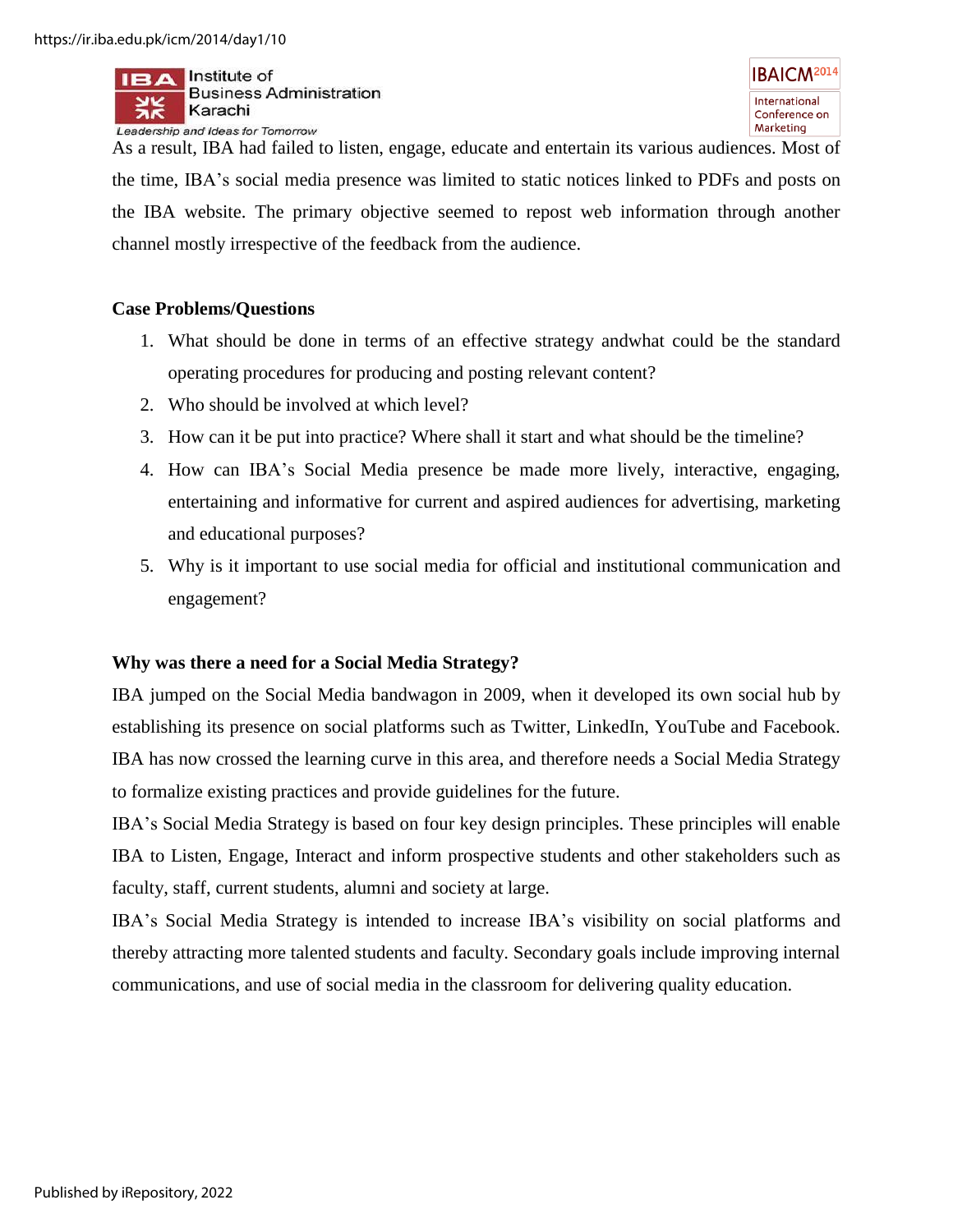

**IBAICM<sup>2014</sup>** International Conference on Marketing

#### **Target Audience:**

The primary target audience is the technology-savvy youth and prospective students. Other intended audiences of IBA"s Social Media include current students, faculty, staff, alumni, industry and society at large.

#### **Content:**

Content is perhaps the single most important driver for the success of Social Media. IBA needs to produce a constant stream of high quality content for its social channels. The opportunities for producing content already exist at IBA. There are 27 student societies that conduct various events and activities on a regular basis both at local and national levels. Other important events include the Director's speeches, Guest Speaker visits, Convocations, Conferences and Reunions. IBA"s Social Media Strategy recommends video recording all important public events and activities, especially the Director"s speeches at Orientation sessions, Mega Events organized by student societies, Distinguished Guest visits and other such events.

#### **Channels:**

IBA would focus on Face book, LinkedIn, YouTube and Twitter for information dissemination as well as for both internal and external interactions.

#### **Methodology**

#### **Measurement and Assessment:**

Various Social Media metrics such as number of comments, reviews, queries, clicks, clikthroughs, Facebook visits, YouTube views, re-tweets, Twitter followers, Face book "Likes", Talking About, as well as traditional measures such as in-house surveys and focus groups will be used to assess the success of IBA"s Social Media Strategy.

#### **How would Social Media Technology (SMT) be beneficial to enhancing the image of IBA?**

It is estimated that more than 30 million Pakistani NETIZENS are online today and the population is growing at a rapid pace. According to Kemp (2013), "social media is more popular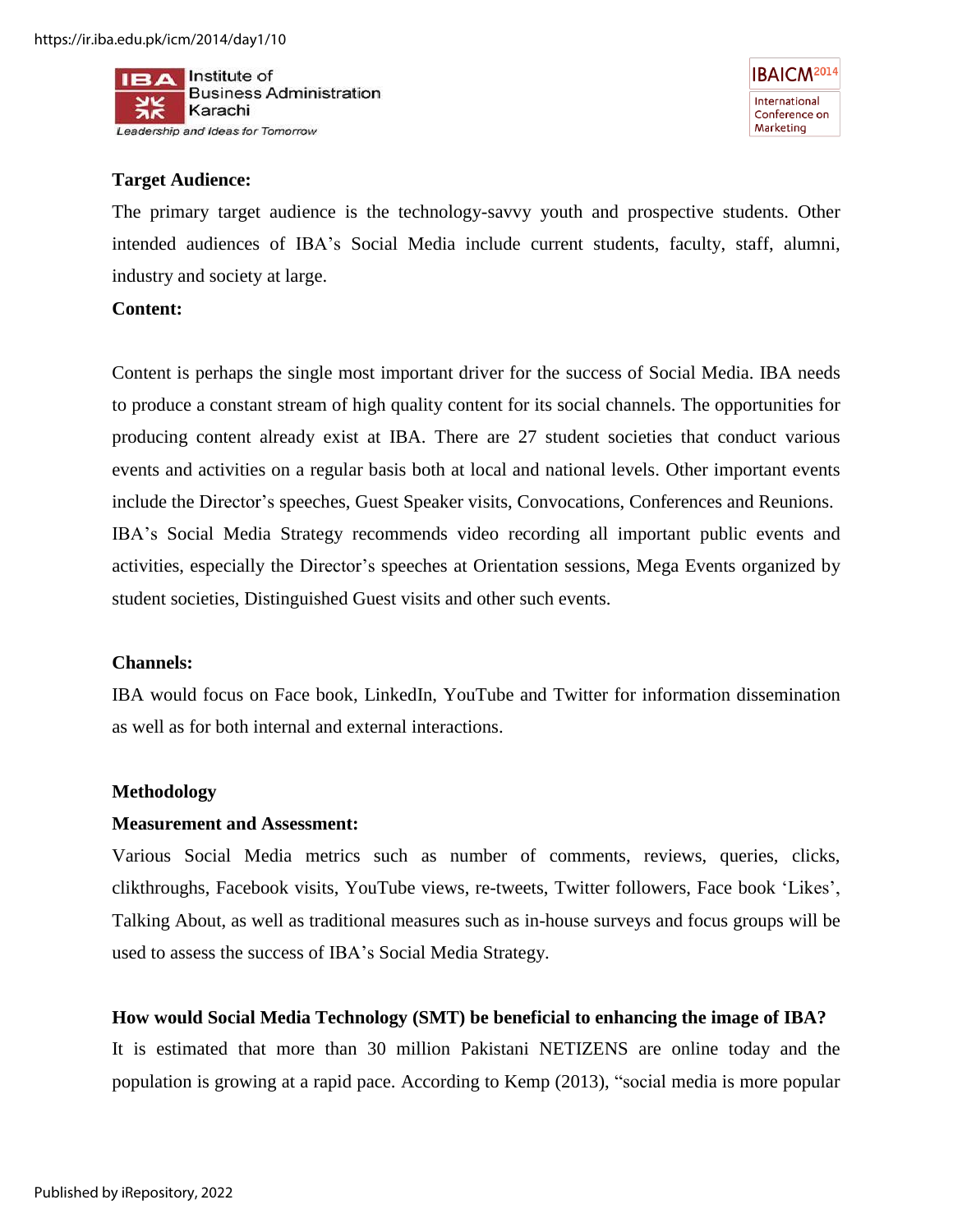

among the local male population (i.e.75%) than female population (i.e. 25%)".These statistics, however, are debatable since many female users create accounts on social media as males in order to hide their identity for privacy reasons. The demographical study of the net users further reveals that around 70% of them are below the age of 24.

Furthermore, an international survey titled Social Media for Education (2012) further reflects that "70% of the students suggest that colleges should have a presence on social networks; 50% want to be contacted directly through a social network and around 81% access the net wirelessly."

Considering IBA"s target audience of 18- to 24- year-old college students, the younger high school crowd, alumni, parents of students, potential donors, faculty, staff and other stake holders (which are just a 'tweet' or a 'like' away), there is no choice but to integrate social media platforms into IBA"s overall marketing and communications plans.

#### **IBA's status on its various Social Media Platforms**

A baseline study of various Social Media interfaces such as Facebook, Twitter and YouTube from May 2012 to July 2012 and then to March 2013 was conducted to evaluate the popularity and activity of IBA on these social media websites to gauge its progress over a period 11 months.

#### **IBA ON TWITTER**

According to the comparative analysis, IBA"s activity on Twitter showed a slight increase with the number of tweets increasing from 122 in May 2012 to 195 in July 2012. After the introduction and implementation of the Social Media Strategy, this number more than tripled to 682 tweets by March 2013, indicating progress in IBA"s Twitter activity.

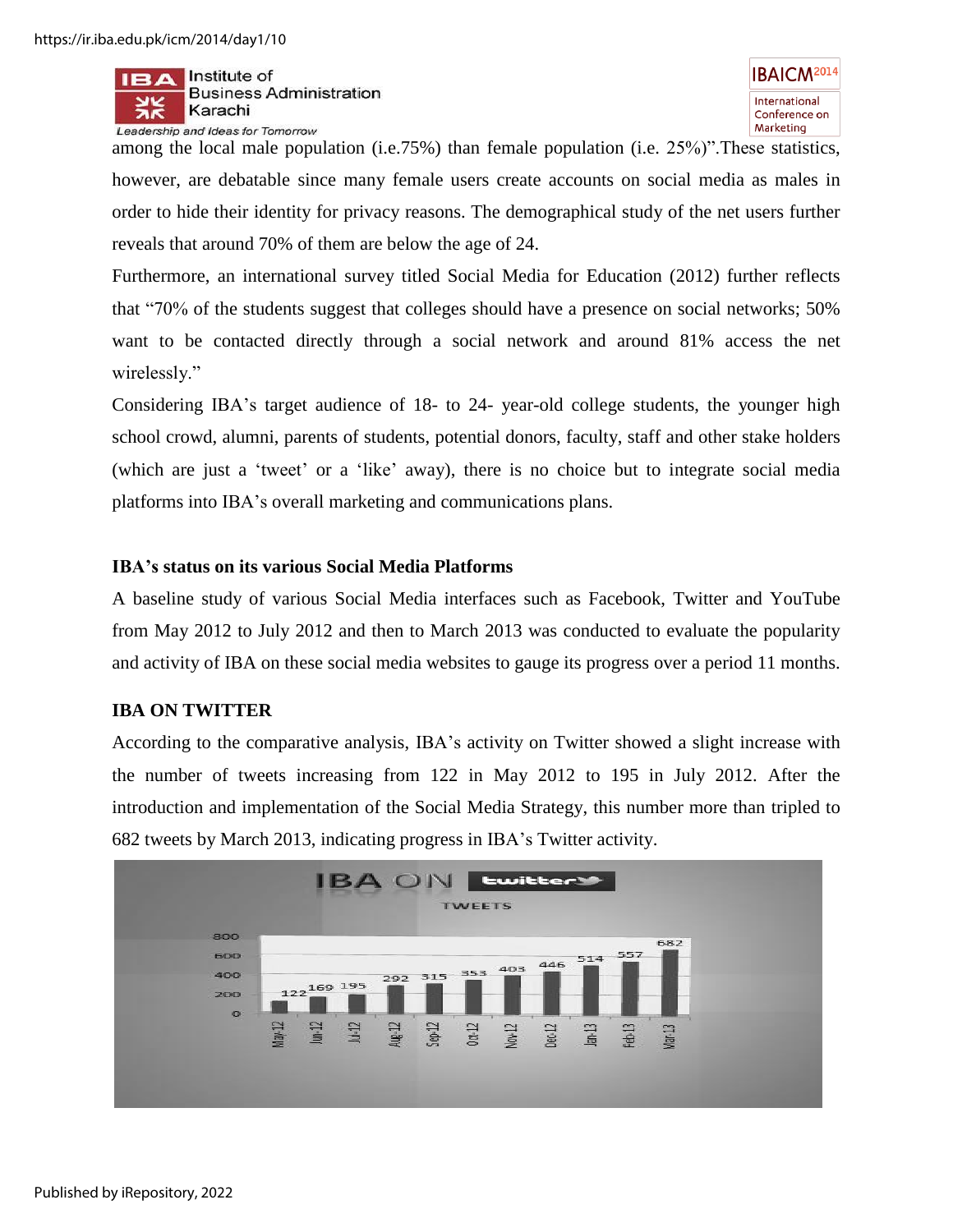



In terms of the number of followers on IBA's Twitter page, the figure more than doubled from 34 in May 2012 to 76 in July 2012. However, after the Social Media Strategy was put into effect, the number of followers reached 480, showing a 600% increase, in March 2013.



# **IBA ON FACEBOOK**

An evaluation of IBA"s Social Media activity also included a study of the number of "likes" and 'talking about' on its Facebook page. According to the baseline study, the number of 'likes' showed a negligible rise from 31,033 to 32,484 between May 2012 and July 2012. However, in March 2013, the figure showed a significant climb to above 55,000 'likes', indicating an average increase of over 2,000 'likes' per month.

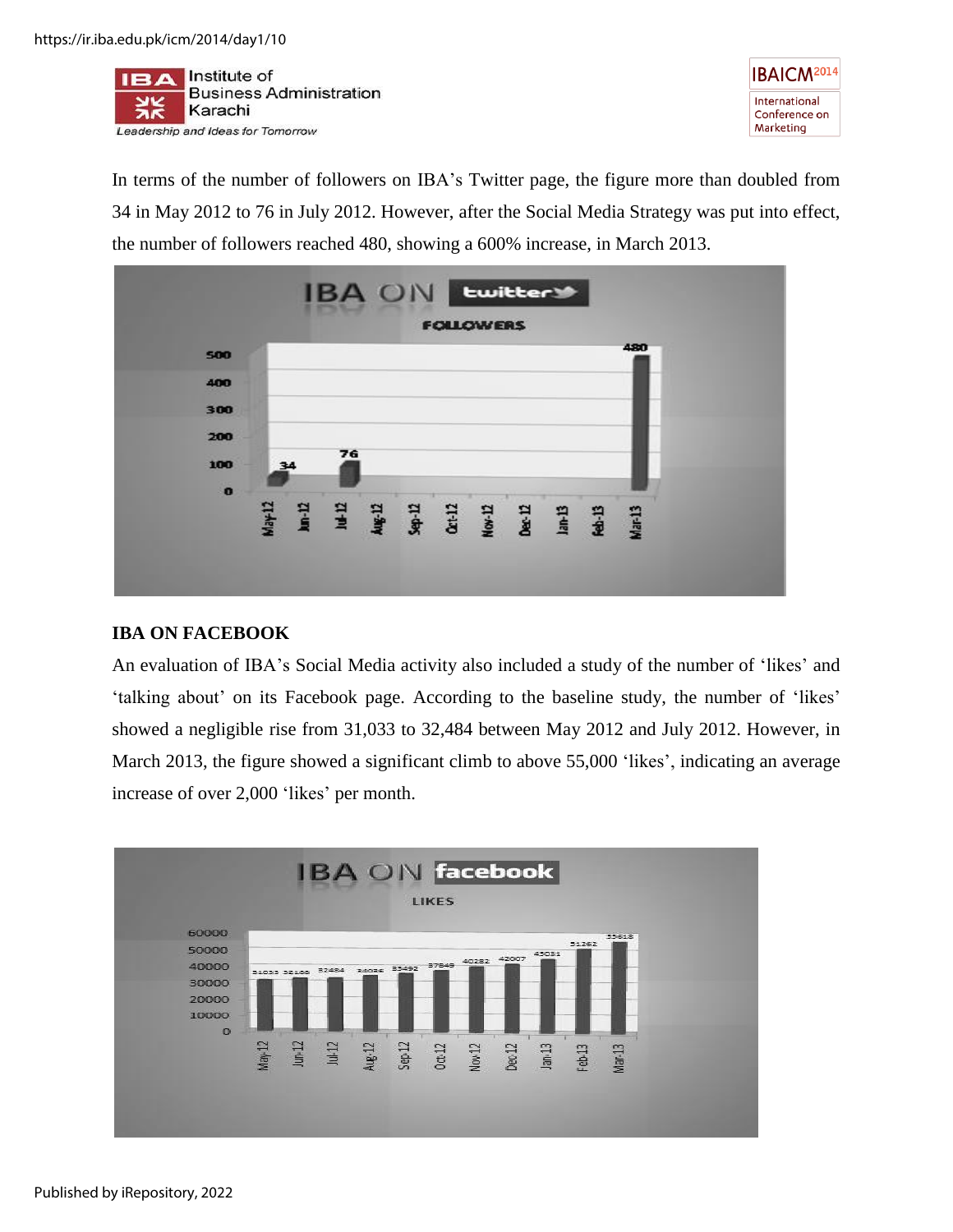



Another key measurement metric on Facebook is "talking about", which signifies the number of Facebook users talking about the page or its various content. In 2012, the figure showed a decrease from 610 in May 2012 to 448 in July 2012, however, by March 2013, the number tripled to 1,305 after the Social Media Strategy was put into practice. It was in fact February 2013 that exhibited remarkable increase with 2951 talking about probably because of the content variety and frequency of interaction on IBA FB page.



#### **IBA on YouTube**

YouTube, an important social media video website, was evaluated for the nature of content and number of videos on the IBA YouTube page from May 2012 to July 2012. It was noted that there was slight improvement in the number, quality and variety of videos uploaded on IBA"s YouTube which increased from 28 official videos in May 2012- mostly comprising of Dr. Ishrat" s interviews (all recordings of Geo TV interviews) to 35 videos showcasing various events and activities of students such as OmoreAdwar and IMC introductory activities.

It is also worth noting that YouTube has been banned in Pakistan since September, 2012 thus limiting IBA's activity and presence on YouTube. Also, as a result, pertinent data about the ongoing progress has been difficult to attain after that.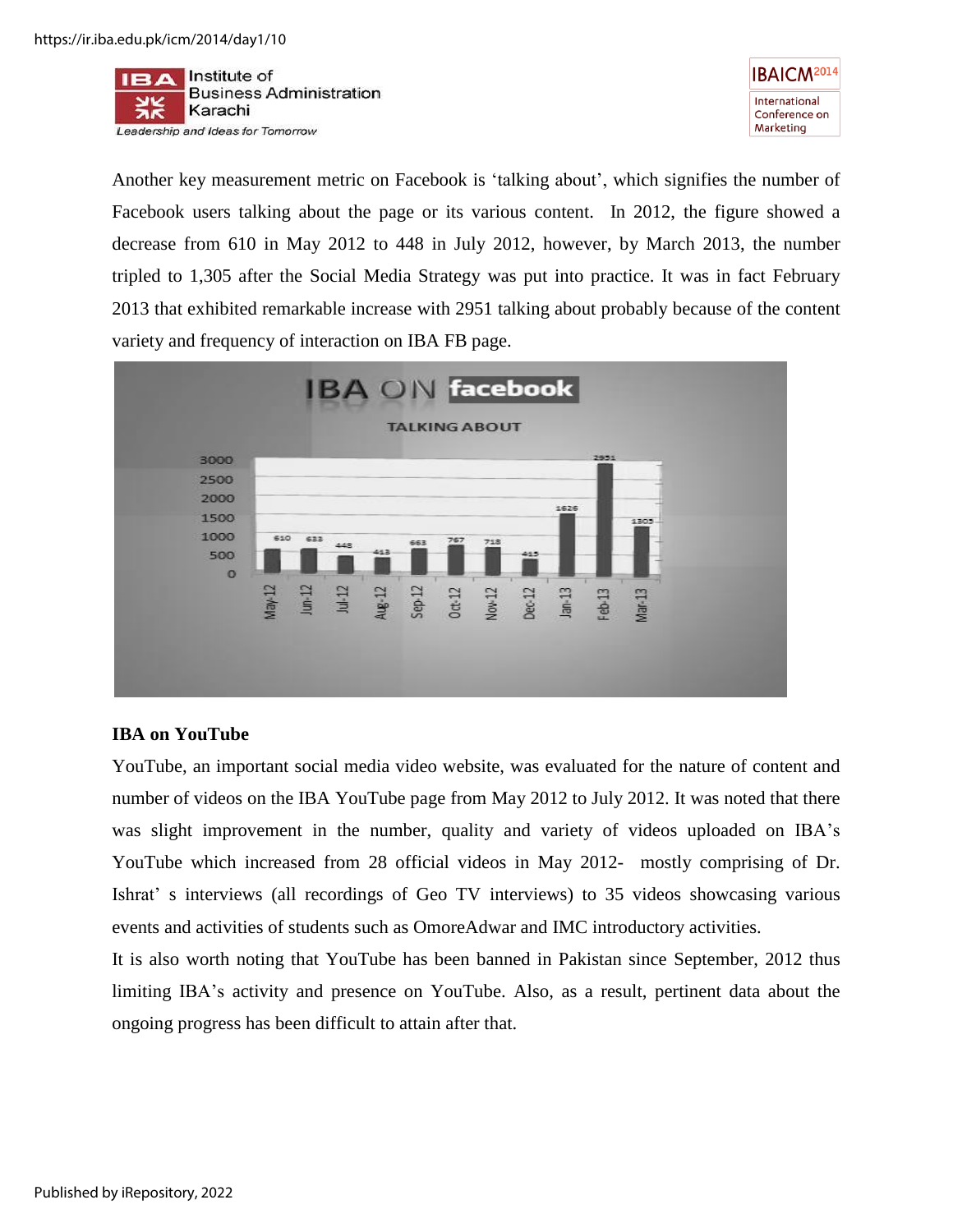

# **IBA in comparison to Stanford University, Lahore University of Management Sciences (LUMS) and Karachi School for Business and Leadership (KSBL)**

A baseline study of various Social Media interfaces such as Face book, Twitter and YouTube from July 2012 to March 2013 was conducted to compare the popularity and activity of social media pages of various universities, such as that of Stanford University, LUMS and KSBL in comparison to IBA Karachi.

The purpose of comparing IBA Karachi to LUMS is because LUMS is seen as a natural competitor to IBA; much younger than IBA, LUMS has been compared to IBA in numerous aspects and rankings. KSBL is the emerging business school in Karachi. In its short history, KSBL is rapidly gaining great popularity on Social Media websites. Also, KSBL"s Social Media activity is being handled by an IBA graduate. Stanford University is one of the top-ranking business schools in the world and its Social Media activity and achievements are being used as an international benchmark for comparison.

# **IBA on Twitter**

In July 2012, in comparison to IBA"s 195 tweets, LUMS had tweeted 522 times and KSBL 165 times, while Stanford University led with a total of 5,596 tweets. In March 2013, however, a shift in scenario shows IBA"s Twitter activity to have more than tripled with 682 tweets, LUMS's activity to have less than doubled with just under a total of 1,000 tweets and KSBL's activity doubling to a total of 346 tweets. Stanford University showed only slight but steady growth in its Twitter activity with a total of 6,708 tweets – an increase of just over 1,000 tweets in the same time period.

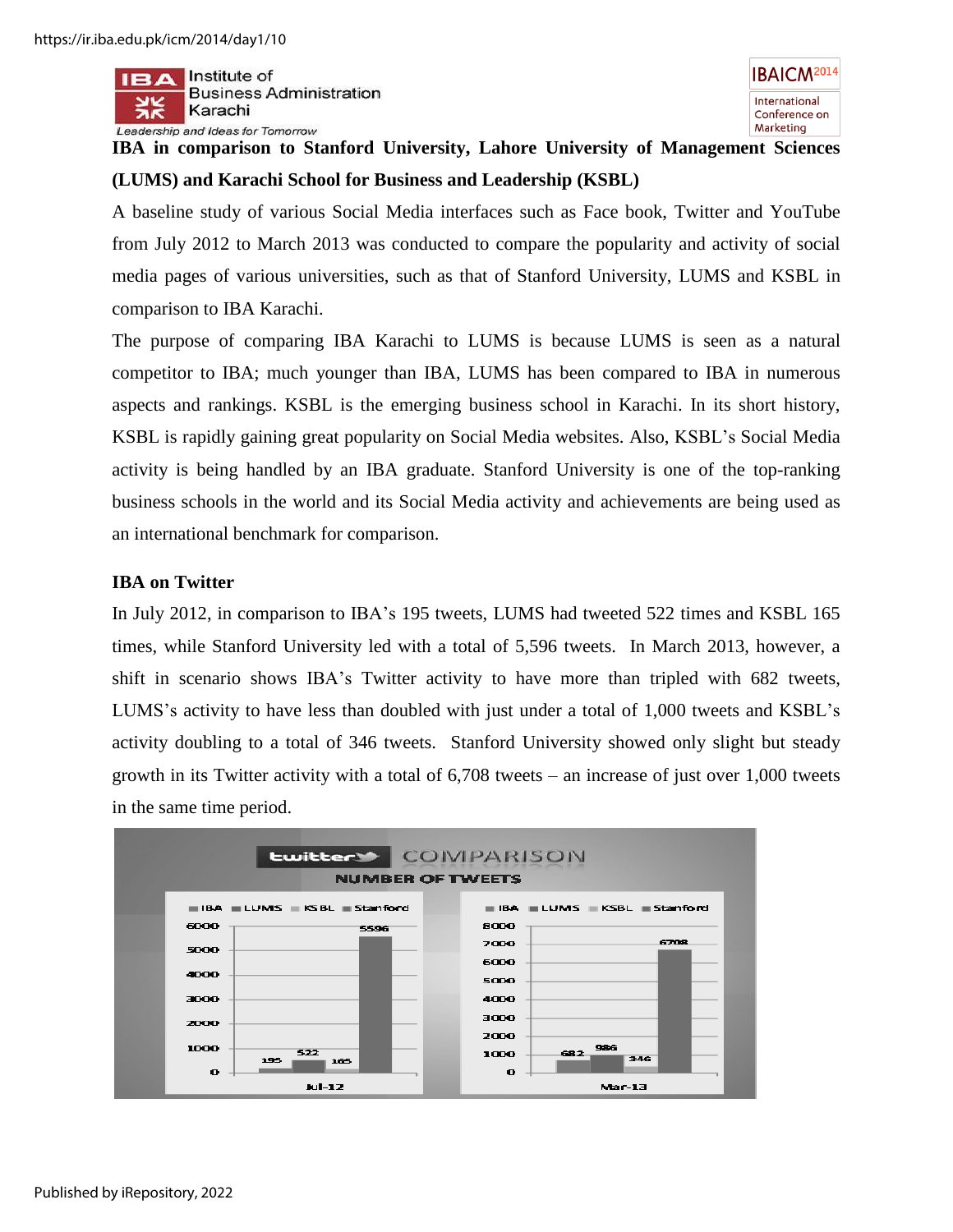



Another crucial measurement metric is **number of followers.** According to the baseline study, in July 2012, IBA had just 76 followers, while KSBL had 100, LUMS had 798 and Stanford University had 78,935 followers. By March 2013, while the number of followers increased six times for IBA, with a total of 480, growth was comparatively slower for the other universities: though still ahead of IBA, LUMS"s followers only doubled in number to 1,755; KSBL"s followers only increased by a handful number of 175; and the followers of Stanford University rose to a total of 111,369. .





# **IBA on Facebook**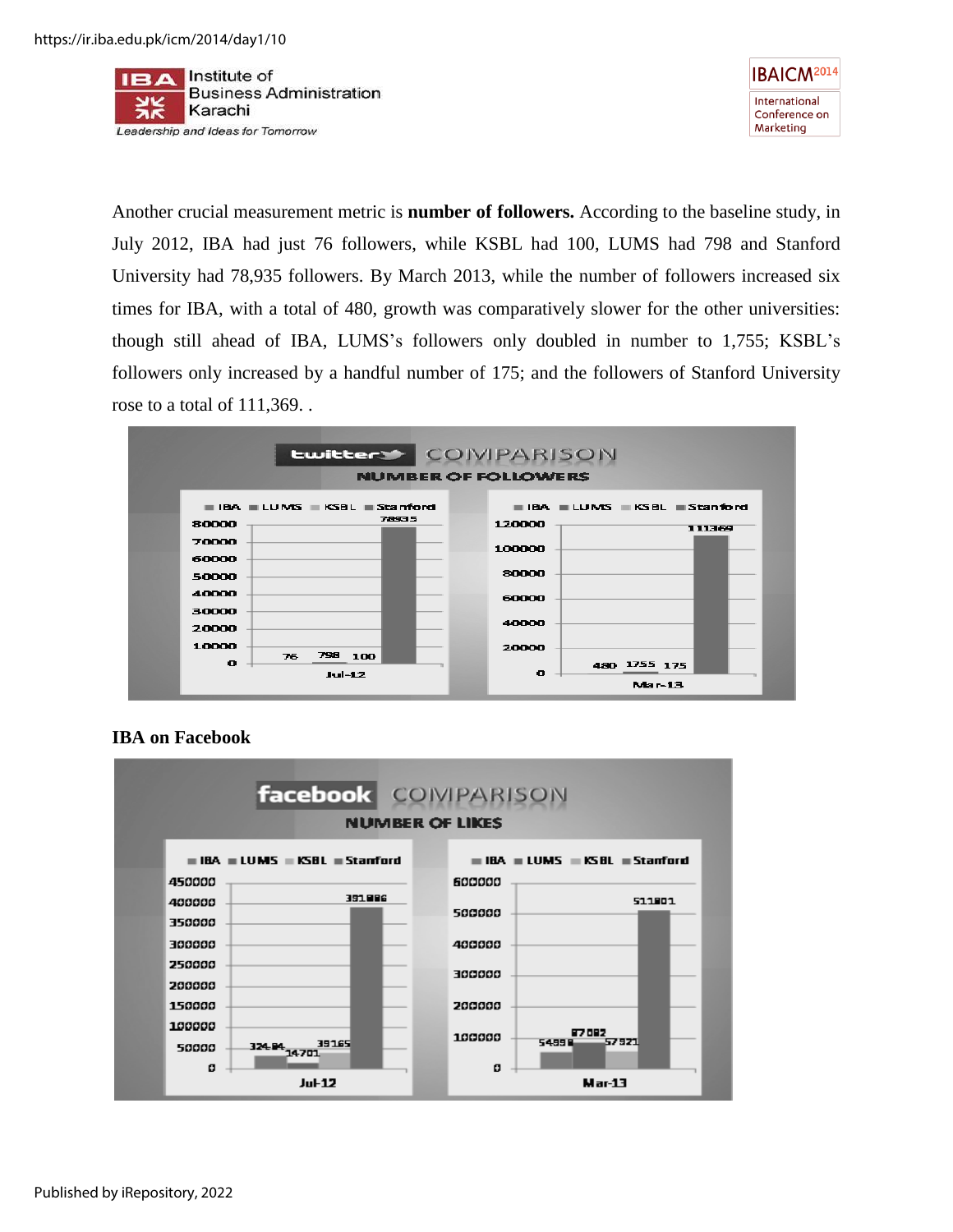



In July 2012, the number of "likes" on IBA"s Facebook page stood at 32,484 in contrast to that of 14,701 for LUMS, 39,165 for KSBL and 391,886 for Stanford University.

By March 2013, however, IBA"s Facebook page saw a rise in the number of "likes" to 54,998. LUMS witnessed a significant six-fold increase to 87,082 'likes', while KSBL – although still ahead of IBA – showed similar progress to that of IBA, with the total number of "likes" at 57,921. Stanford University stood at 511,801 "likes", which, although the highest in this category, indicates only a steady rise.



In July 2012, it was observed that most of the time untailored information was being uploaded about events and programs at IBA on Facebook, which is perhaps one of the reasons for its unpopularity among the young audience, indicated by the "talking about" figure standing at 448. By March 2013, IBA"s Facebook page showed a significant three-fold increase, outnumbering the figure for LUMS; while KSBL showed a decline to half of its initial figure in July 2012. Although Stanford University leads this category as well, its figure also shows a decline in March 2013, from its initial figure in July 2012.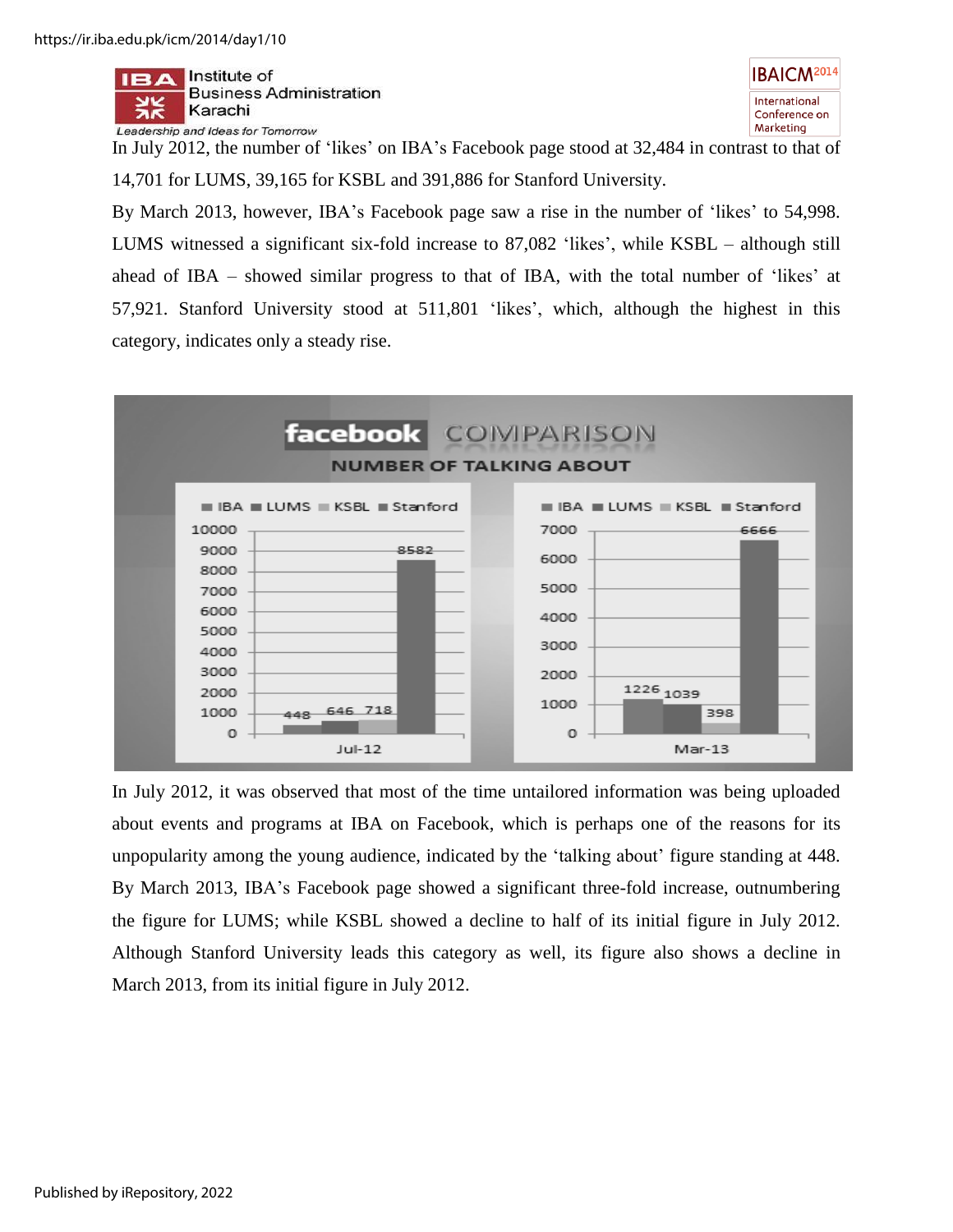Institute of **Business Administration** Karachi ЭΚ Leadership and Ideas for Tomorrow





YouTube was evaluated for the nature of content and number of videos in comparison to that of Lahore University of Management Sciences (LUMS) and Karachi School for Business and Leadership(KSBL) and Stanford University in the months of July 2012 and March-April 2013. Results showed that IBA had uploaded 28 videos and while LUMS and KSBL had lesser number of videos i.e. 26 and 14 respectively, their content was more targeted and need-based. Stanford University, on the other hand, was measured as a benchmark with around 1, 561 videos uploaded of diverse nature ranging from videos of students" activities to faculty lectures on variety of topics .



# **Factors to consider for reviving IBA's Social Media Technology**

IBA already has a Facebook page, Twitter account and YouTube existence. What IBA needs is to promote and improve its presence on these platforms. It is believed that **content** is one major and single source that can play a key role in improving the presence of an institution on the social media. Lots of data has been posted on IBA Facebook but it needs to be tailored. Various IBA departments also have lots of information that needs to be tapped into and it is believed that the Faculty of Computer Science, ICT, Communications and Program Offices can play a pivotal role in this regard.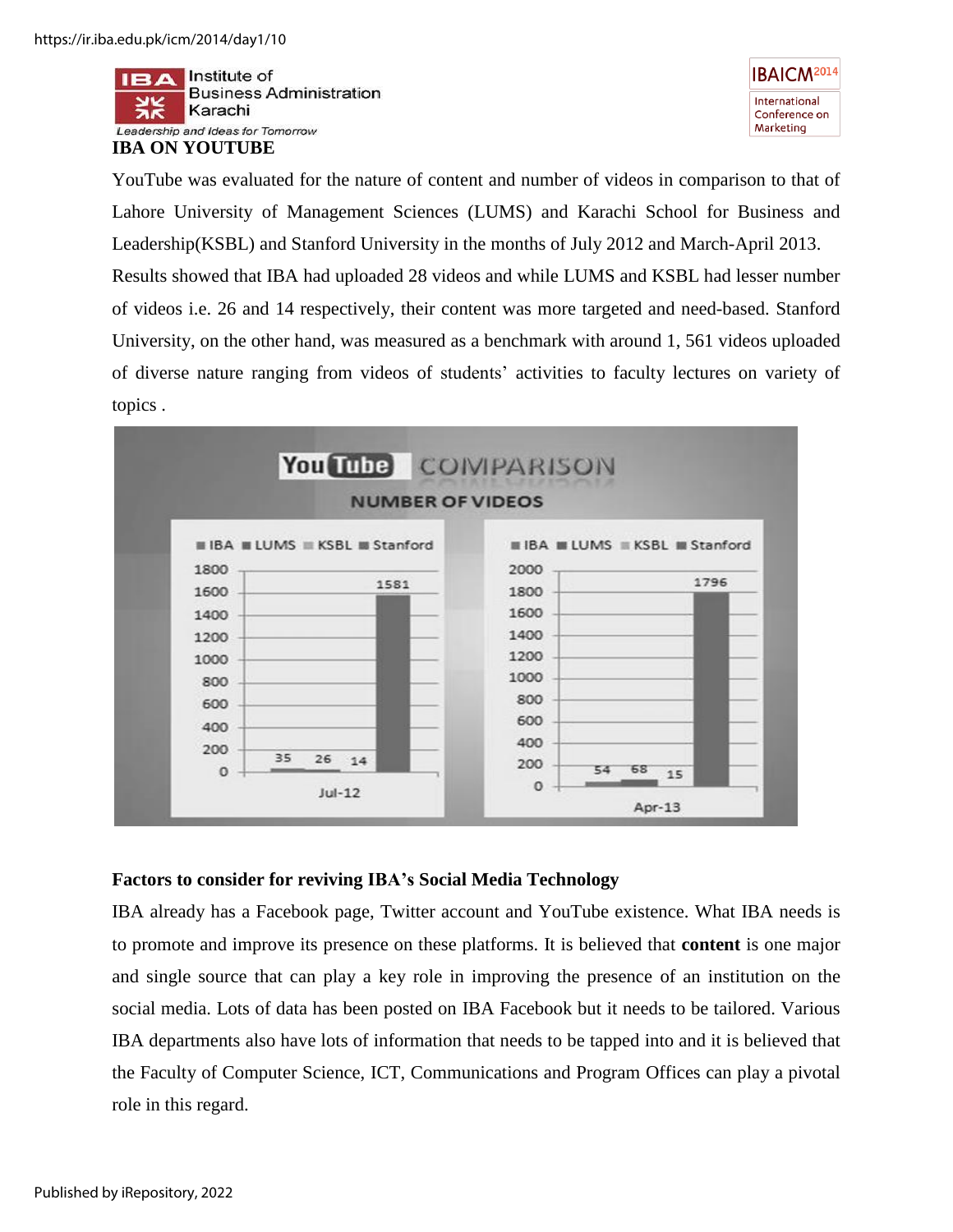

Moreover, there is a need **of Social Media Strategy** to ensure sustained guidance, maintenance of content quality and quantity, introduction of SOPs and Standardized templates as well as sustainability of the initiatives. **Social Media Committee** is also needed to be formed to extend experienced and technical expertise, coordination and ownership and clarity about objectives.

#### **Roles and Responsibilities**

The responsibility of producing content for social media will be distributed among the 21 service units, with lead being taken by the Program Offices, and the Communications Department while MIS Department will be responsible for the technical support and content monitoring. It was proposed that each Program Director will spend an hour or two live on Facebook each month answering queries in real time. Update Frequency:

| Facebook Page: | <b>Twice Daily</b>                        |
|----------------|-------------------------------------------|
| Twitter:       | Six times Daily plus as and when required |
| YouTube:       | Weekly                                    |
| LinkedIn:      | Monthly                                   |

**Social Media metrics to be used to gauge progress:** number of comments, reviews, queries, clicks, clikthroughs, Facebook visits, YouTube views, re-tweets, Twitter followers, Facebook "likes", Talking About, as well as traditional measures will be used to assess the success of IBA"s Social Media Strategy.

#### **Potential Challenges:**

- $\triangleright$  Social Media is a time consuming job.
- $\triangleright$  Without assigning the job any specific department, it might lack ownership.
- $\triangleright$  Employees have multiple tasks thus might be reluctant to take it as their responsibility.
- $\triangleright$  Weak in-house communication and coordination are some of the major obstacles.
- $\triangleright$  No specialized, technical skills can be considered a handicap in this regard.

# **Recommendations:**

The individual"s contributions to IBA"s Social Media pages should be considered at the time of performance evaluation.

# **SOPs for Social Media Content:**

 $\triangleright$  All departments to share content for social media as part of their event report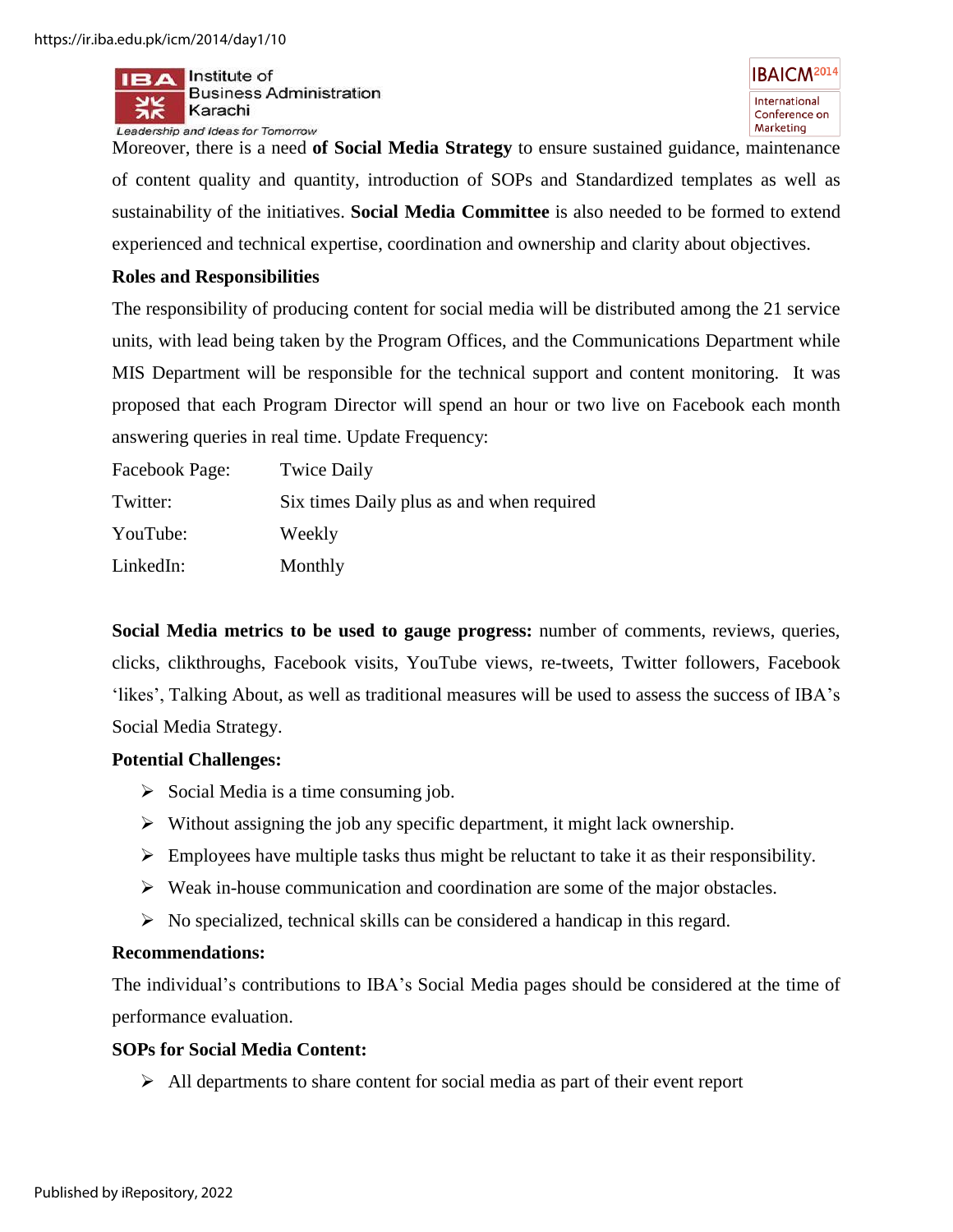$II \rightarrow A$  Institute of

Karachi Leadership and Ideas for Tomorrow

**Business Administration** 

- $\triangleright$  Public events to be taped and aired on social media in real time (Without waiting for official approvals)
- $\triangleright$  Academic related pages to be 'liked' through official page to increase traffic
- Consistent monitoring of competitors and efficient modification of IBA social media pages to be ensured pertaining to changing times
- $\triangleright$  Avoid uploading or giving links of PDF files and print ads
- $\triangleright$  Code of Conduct and SOPs shall be introduced to ensure effective functioning
- Legal Protection should be provided for comments on social media to avoid any legal charges
- $\triangleright$  Regular Live sessions and Live Tweeting to be promoted by encouraging various support departments, program directors, alumni and society managers to participate actively
- $\triangleright$  At least two tweets to go out per day as per policy

#### **Steps in the experimental launch:**

- Formulate a Social Media Team/Committee
- $\triangleright$  Develop a Social Media Strategy through coordination
- $\triangleright$  Coordination with all relevant departments and dissemination of new social media policy
- $\triangleright$  Decentralization through designating tasks to representative of various departments while data should be monitored and filtered by the central social media committee
- Improve and activate the current IBA Facebook page and link it to YouTube, LinkedIn, Twitter and other relevant pages
- $\triangleright$  Bimonthly meeting to ensure check and balance and maintain pace of the progress on social media
- Further maintenance of Weblog is suggested for Program Office and HOD are required to take the responsibility of providing relevant info for social media timely.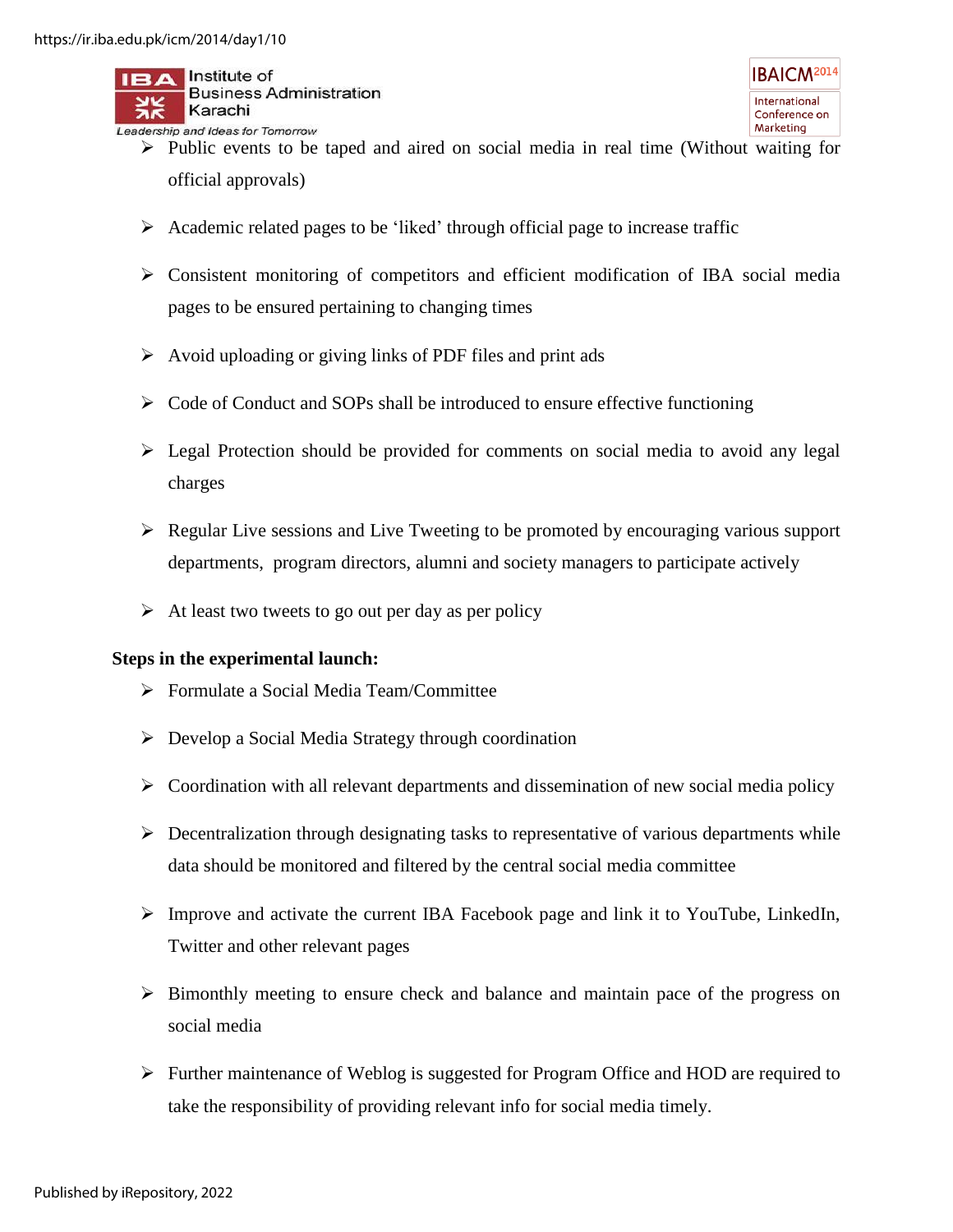



# **Conclusion**

The formation of the Social Media Committee and the development of the Social Media Strategy have shown significant improvement. For example, as per the guidelines in the Strategy, the content now includes not just program and event announcements, but also photos and videos of Director's speeches, guest speaker visits, conferences, reunions and other Student Society events. Although currently limited, content also includes interesting newspaper and magazine articles, quotes and interesting status updates.

Considering the yardstick set above, IBA has been partially able to achieve its set goals: Qualitatively, activity shows an evident increase on IBA"s Face book and Twitter pages. The quality of queries and posts has also shown marked improvement.

Quantitatively, social media metrics indicate that the strategy has been successful, but only to an extent. IBA's Facebook page shows significant growth in the number of 'likes' (an average of approximately 2,000 "likes" per month) and "talking about" (which has tripled) since content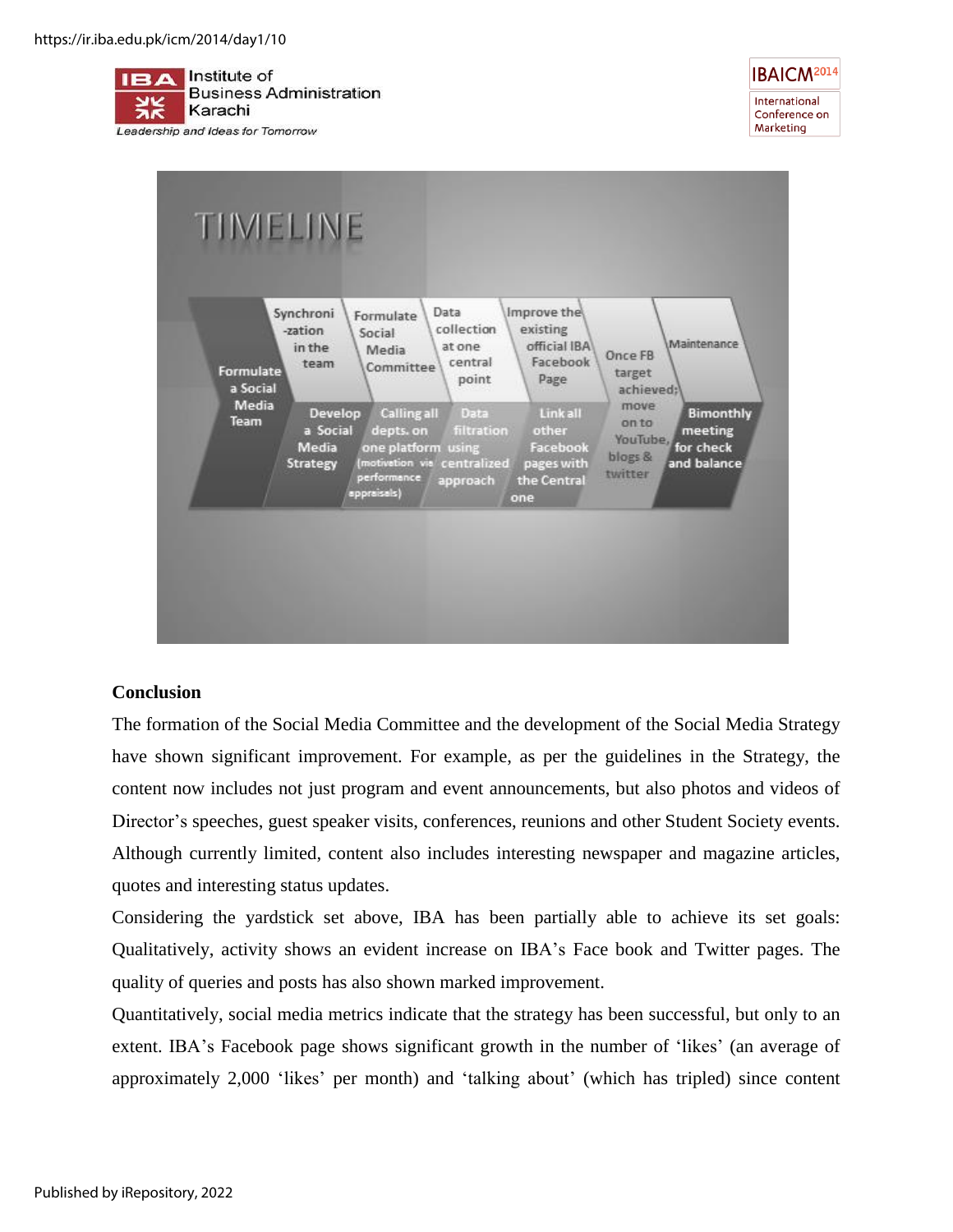

**IBAICM<sup>2014</sup>** International Conference on Marketing

other than news and program announcements have been uploaded, as per the Social Media Strategy. Statistics also indicate steady progress in the number of comments, reviews, queries, and Facebook visits. Moreover, the number of tweets and followers has also dramatically risen in last seven months: For example, following the strategy, an increase in the number of tweets has shown an increase in the number of followers from just a handful to around 500 followers. Due to the ban on YouTube, activity has been limited; however, statistics for July 2012 show that there were around 35 videos on IBA page.

Comparisons with Lahore University of Management Sciences (LUMS) and Karachi School of Business Leadership (KSBL) indicate that IBA still lags behind on Social Media activity even after the introduction and implementation of the Social Media strategy. This could be due to the nature of the content, which still lacks audience interaction and engagement, requires tailoring and guidance regarding quantity and quality of information, and SOPs and standardized templates need to be developed.

Social media is time-consuming and as faculty members are busy with a number of other responsibilities, they may be reluctant to engage. Also, without central control there is a lack of ownership. Furthermore, lack of technical skills would be considered a handicap. Finally, weak in-house communication and coordination is an obstacle.

#### **Further Suggestions:**

**Engaging Students and Societies:**One of the strengths of IBA is its 27 highly active student societies, which, if properly engaged, could provide a constant stream of high quality, student generated content, such as photos, videos, Twitter updates and even blogs.

**Decentralization:** The various academic departments of IBA have ample information, are active and organize various activities and events throughout the academic year. Engaging them would provide news and information on latest academic developments occurring at IBA as well. They could be given the authority to post latest updates and other relevant departmental information.

**Response Level and Expert Engagement:** providing prompt, succinct and official replies to queries; introducing interactive activities/competitions and polls to enhance engagement with the audience; and developing a central authority, well-versed in social media regulations, to monitor comments, contribute posts and check for violation of policies.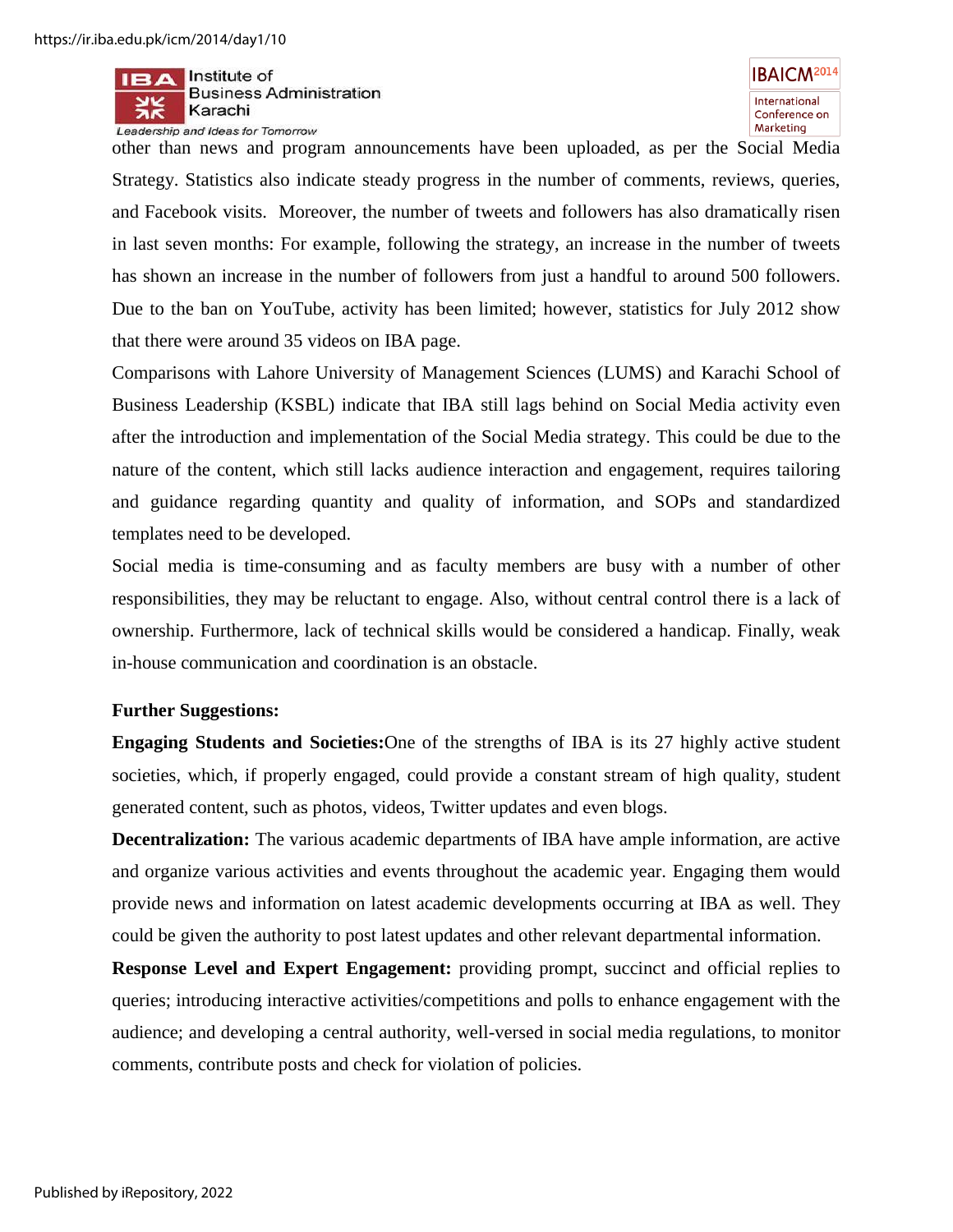Institute of **Business Administration** Karachi Leadership and Ideas for Tomorrow

#### **Other Suggestions:**

- 1. Allowing content to be entertaining, engaging even controversial
- 2. Allowing openness, flexibility, and a Democratic approach
- 3. Ownership and engagement at higher level
- 4. Expert engagement
- 5. Mainstream Paid Marketing & Advertising

**IBAICM<sup>2014</sup>** International Conference on Marketing

In terms of content, include having general content on "slow" days, such as: posts/questions relevant to the top news stories of the day (current affairs, politics, national sports, educational developments and other relevant topics); Seasonal posts (such as staying safe in the summer) and taking advantage of cultural or religious holidays. Other types of content could include information provided by faculty members who could be encouraged to share interesting aspects of their research or the research of their final year students to help market the academic achievements of the Institute. Interesting facts from the course of history of IBA could also be shared with old photographs to engage alumni. To put this into effect, a group of student volunteers could be briefed and trained to take ownership and responsibility for researching and developing content and filtering through content that is received for posting. For relevant information gathering from student societies, an elected Communications Officer for each society could be held responsible for disseminating event announcements, photos, videos and other content.

#### **Bibliography**

Association, N. S. (2007). *http://www.masternewmedia.org/learning\_educational\_technologies/social-networking/socialnetworking-in-education-survey-on-new-generations-social-creative-and-interconnectedlifestyles-NSBA-20071109.htm#ixzz25UBFVz8s*.

Davis R., Charles H.F. (2012). Social Media in Higher Education: A literature review and research directions. *The Center for the Study of Higher Education, The University of Arizona and Claremont Graduate University* .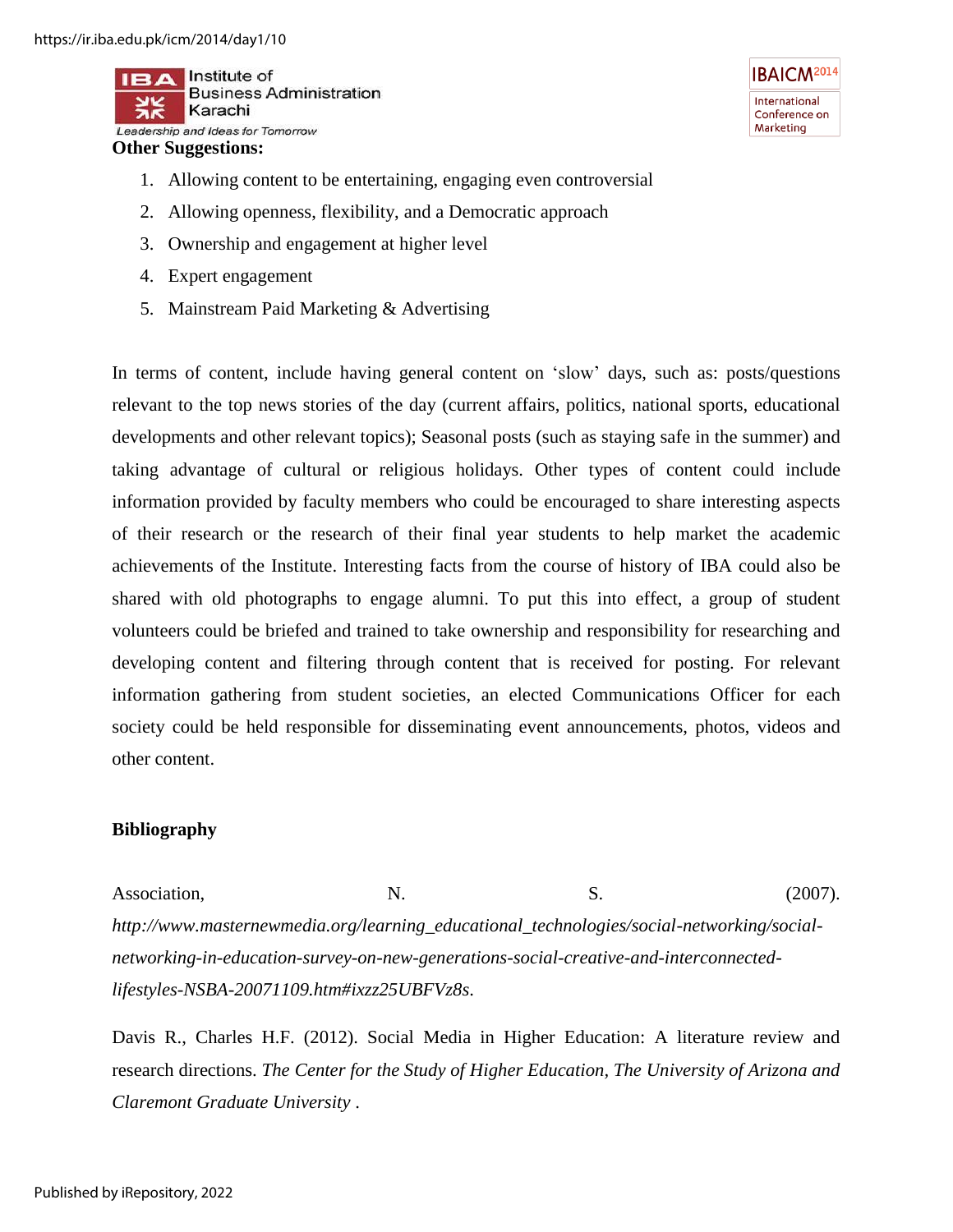Institute of **Business Administration** Karachi Leadership and Ideas for Tomorrow Department, C. (2011, December). Annual Issue. *The Current, 5*, p. 12.

*Facebook Statistics by Country*. (2012, July 18). Retrieved from http://www.socialbakers.com/facebookstatistics.

Gitelman, L. (2008). *Always Already New; Media, History and the Data of Culture .* London, England: Massachusetts Institute of Technology.

http://www.itu.int/net/pressoffice/backgrounders/general/pdf/5.pdf

IBA Karachi, R. O. (2012-2013). *Program Announcement.* Karachi: Institute of Business Administration, Karachi, Pakistan.

*IBA Social Media Strategy Paper and Action Plan* . (2012). Retrieved from www.iba.edu.pk.

*IBA Website*. (2013, June 30). Retrieved June 2013, from www.iba.edu.pk: www.iba.edu.pk

*Internet Population in South Asia*. (n.d.). Retrieved from wearesocial.net: http://wearesocial.net/blog/2011/12/social-digital-mobile-south-asia/?utm\_

J., R. (2011). Increasing importance of social media in education Hong Kong. Polytechnic University.

Kemp, S. (2011-2012). *Social, Digital and Mobile in South Asia*. Retrieved from http://www.wearesocial.net/blog/2011/12/social-digital-mobile-south-asia/.

Kietzmann, J. H. (2012). Unpacking the social media phenomenon towards a research agenda. 109–119.

P, E. (2013). *Pakistan-Telcecom\_Mobile\_Broadband-and-Forecasts.* Retrieved from Executive Summary: www.budde.com.au?Research?Pakistan-Telecoms\_Mobile\_Broadband-and-Forecasts.html

R., C. H. (n.d.). Social Media in Higher Education: A literature review and research directions from the Selected Works.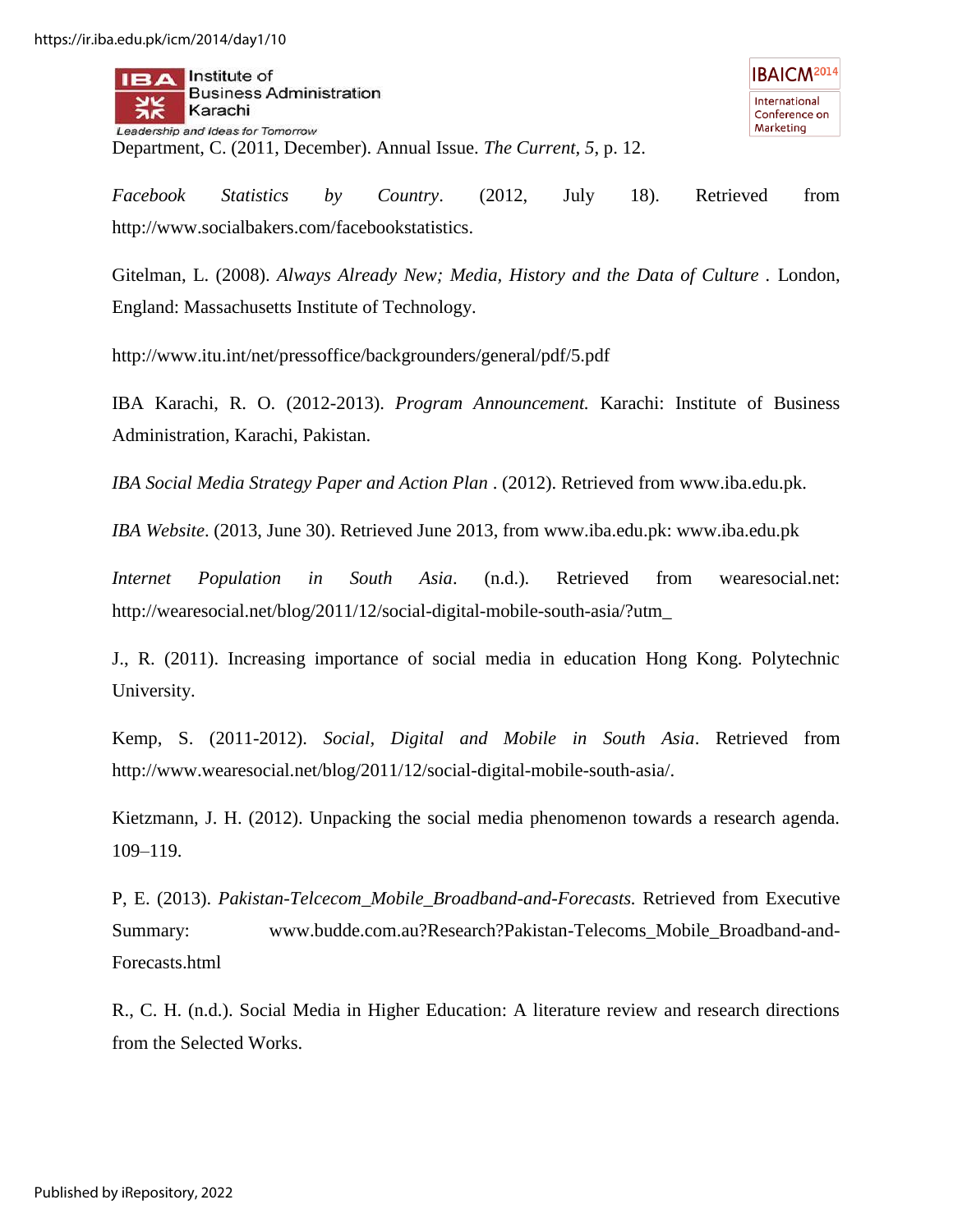Institute of

**Business Administration** 

Karachi Leadership and Ideas for Tomorrow Rachel. (2012). *The Use of Social Media in Higher Education for Marketing and Communications: A Guide for Professionals in Higher Education.*

Reuben, R. (2011). *Social Media in Higher Education; Data Analysis of Relevant Studies.* USA: National School Board Association.

Ricardo, S. (2011). *Pros and Cons of Facebook.* Retrieved from http://senioritisricardo.blogspot.com/2011\_03\_01\_archive.html

Rideout VJ, F. U. (2010: Report No.:8010). *Generation M2: Media in the Lives of 8- to 18-Year-Olds.* Menlo Park, CA: Kaiser Family Foundation.

Russell, J. (2011). *Increasing importance of social media in education.* Hong Kong: Polytechnic University

S., K. (2011-12). *Internet Population in South Asia.* Retrieved June 30, 2013, from Social, Digital and Mobile in South Asia: wearesocialnet.net/blog/2011/12

S.Young, K. (Fall 1998). *Cyber Psychology and Behavior.* Retrieved from http://online.liebertpub.com/doi/abs/10.1089/cpb.1998.1.237.

Sanou, B. (2011). Measuring the Information Society. In *International Telecommunication Union.* Geneva, Switzerland. http://www.itu.int/net/pressoffice/backgrounders/general/pdf/5.pdf

(2011). *Social Media in Higher Education; Data Analysis of Relevant Studies .* National School Board Association, USA.

(2012). *Social Media in Higher Education; Data Analysis of Relevant Studies .* University of Massachusetts Dartmouth Center for Marketing Research,.

(2011). *Social Media in Higher Education; Data Analysis of Relevant Studies.* National School Board Association, USA.

*Social Media Strategy for Higher Education*. (2012, May). Retrieved from http://www.slideshare.net/Petersons/social-media-for-educational-institutions-increase-studentretention-and-enrolltostarts-with-targeted-social-media